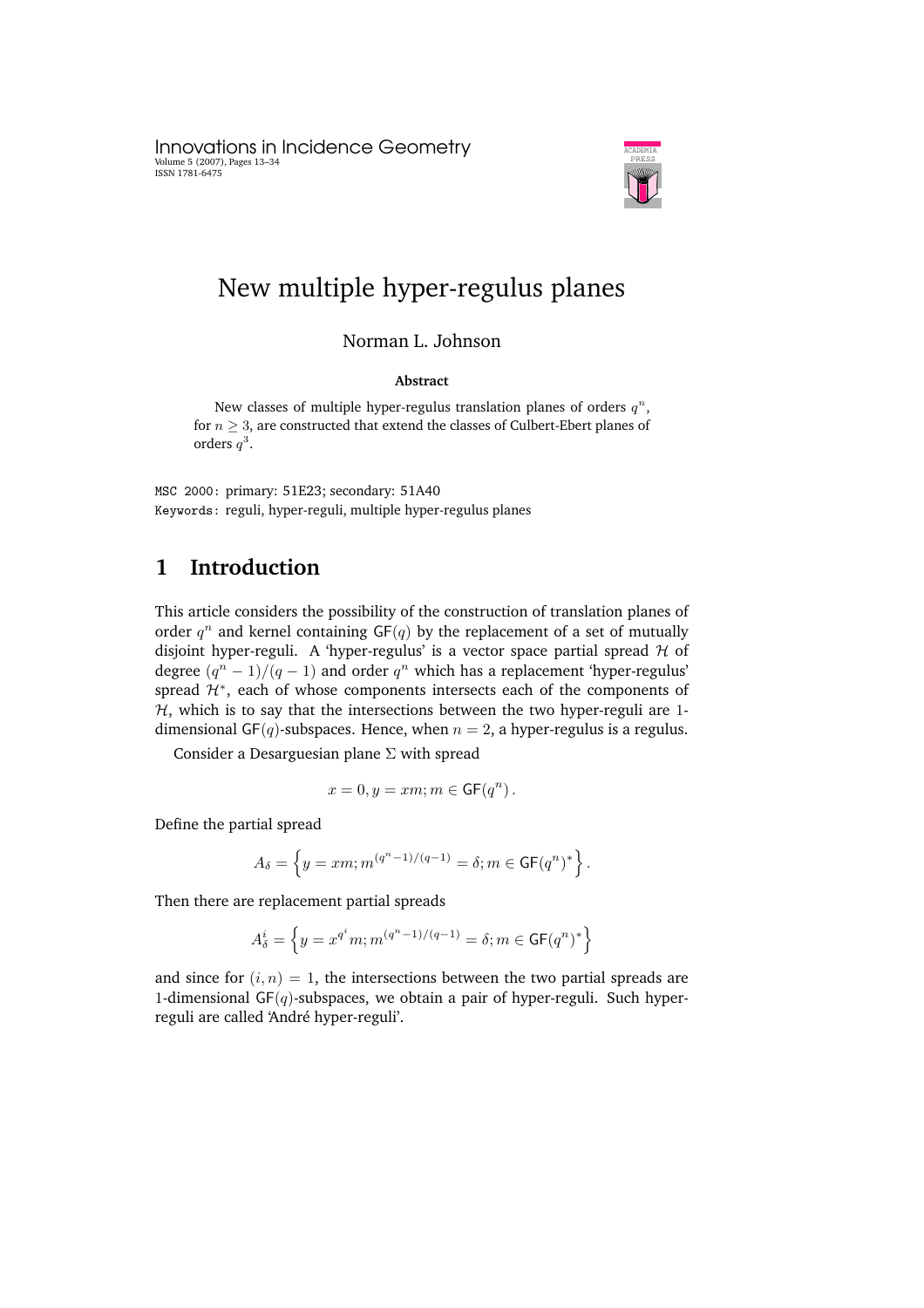It was shown by Bruck [2] that every hyper-regulus in a Desarguesian plane of order  $q^3$  is an André hyper-regulus. Furthermore, Pomareda [8] has shown that there are exactly two hyper-regulus replacement partial spreads, namely  $A^i_\delta$ , for  $i = 1, 2$ , when  $n = 3$ .

The set of André nets described above in the Desarguesian affine plane

$$
\Sigma\left\{A_\delta;\delta\in\mathsf{GF}(q)\right\}\text{ together with }\{x=0,y=0\}
$$

partition the spread for  $\Sigma$  and form what is called a 'linear set' with carrying lines  $x = 0$  and  $y = 0$ . On the other hand, it is possible to find sets of mutually disjoint hyper-reguli of cardinality at least two that are not linear, in the above sense. Of course, when  $n > 3$ , it might be the case that a hyper-regulus is not André.

In a recent article, Culbert and Ebert [3] constructed several sets of mutually disjoint hyper-reguli of order  $q^3.$  In particular, there are sets of mutually disjoint hyper-reguli of cardinalities  $(q - 1)/2$  and  $(q - 3)/2$  for q odd and  $(q - 2)/2$ , for  $q$  even. Furthermore, no subset of cardinality at least two is linear, thus producing a great variety of new translation planes that are not André or generalized André.

When  $n > 3$ , Jha and Johnson have found a new type of hyper-regulus that is not André. Furthermore, for  $n \geq 3$ , Jha and Johnson have developed the theory of the corresponding translation planes and collineation groups in the articles ([7], [6], [4], [5]). Indeed, there are classes of sets of mutually disjoint hyper-reguli of order  $q^n$  of cardinalities  $(q-1)/2$  and  $(q-3)/2$  for  $q$  odd and  $(q-2)/2$ , for q even and  $n \geq 3$ .

Therefore, just considering the cardinalities of the mutually disjoint hyperreguli, it is an open question whether when  $n = 3$ , the classes of Culbert and Ebert and the classes of Jha and Johnson are connected or perhaps equal. When  $n = 3$ , every hyper-regulus is an André hyper-regulus so the replacement hyperreguli are then determined. It it then possible to give a description of any hyperregulus in a Desarguesian affine plane by the use of norm functions. But, this is not the method employed by Culbert and Ebert, who employed pencils of 'Sherk surfaces' to find their sets of mutually disjoint sets of hyper-reguli. The basic idea is that a Sherk surface of cardinality  $1+q+q^2$  determines a hyper-regulus by results of Bruck [2]. Culbert and Ebert note that algebraic pencils of certain mutually disjoint Sherk surfaces given rise to certain subsets of cardinality  $1 +$  $q + q^2$  surfaces, which are forced then to define mutually disjoint hyper-reguli.

On the other hand, the method used by Jha and Johnson is to consider a Desarguesian affine plane  $\Sigma$  of order  $q^n$  and a function  $y = \sum_{i=0}^{n-1} a_i x^{q^i}$ , for  $a_i \in$  $GF(q^n)$ , which has the property that the image set under the kernel homology group of elements  $(x, y) \longrightarrow (xd, yd)$ , for  $d \in GF(q^n)^*$  forms a partial spread.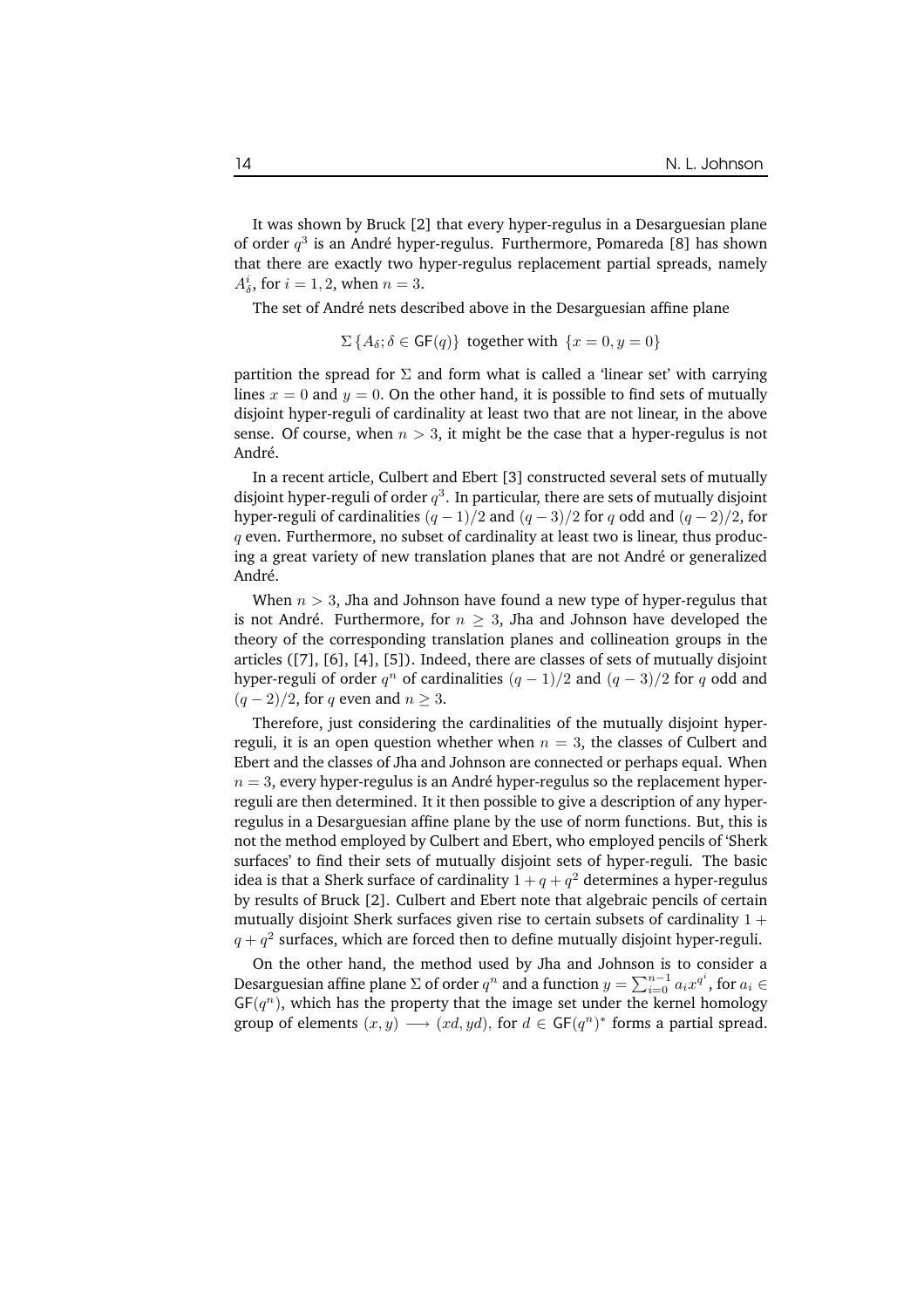When this occurs, the intersection components of  $\Sigma$  necessarily intersect the components of the image set in 1-dimensional  $GF(q)$ -subspaces. Since we have partial spreads of degrees  $(q^n-1)/(q-1)$  and order  $q^n$ , we then obtain a hyperregulus. Then certain arguments show that particular subsets of functions of similar type are mutually disjoint. Note that the particular hyper-reguli in the Desarguesian plane are implicitly but not explicitly defined.

So, we see that in order to determine if the Culbert and Ebert sets of mutually disjoint hyper-reguli and related to the Jha-Johnson sets, we need to connect the associated subsets of pencils of Sherk sets to the set of replacement sets of the associated hyper-reguli. When we do this for  $n = 3$ , we realize that we find sets of mutually disjoint sets of hyper-reguli for arbitrary  $n$ . That is, we find classes of translation planes of orders  $q^n$ , for  $n\geq 3$  that contain the classes of Culbert and Ebert for  $n = 3$ . Furthermore, some of these classes have been previously constructed by Jha and Johnson [5], but certainly not all.

### **2 Jha-Johnson method**

In this section, we give some background required to understand the constructions of Jha and Johnson.

**Definition 2.1.** Let  $\Sigma$  denote a Desarguesian affine plane of order  $q^n$ , for  $n > 2$ , coordinatized by a field  $F_{q^n}$  isomorphic to  $\mathsf{GF}(q^n).$  Assume that  $k$  is an integer less than *n* such that  $n/(n, k) > 2$ . Let  $\omega$  be a primitive element of  $GF(q^n)^*$ , then for  $\omega^i$ , attach an element  $f(i)$  of the cyclic subgroup  $C_{(q^n-1)/(q^{(n,k)}-1)}$  of  $GF(q^n)^*$  of order

$$
(q^{n}-1)/(q^{(n,k)}-1),
$$

and for  $\omega^{-iq^{n-k}}$ , attach an element  $f(i)^{-q^{n-k}}$ .

Hence, we have a coset representative set

$$
\mathcal{C}_{\omega,f} = \{\omega f(1), \omega^2 f(2), \ldots, \omega^{(q^{(n,k)}-1)} f(q^{(n,k)}-1)\}
$$

for  $C_{(q^n-1)/(q^{(n,k)}-1)}$ .

Assume that  $\lambda$  is a subset of  $\{1, 2, ..., q^{(n,k)} - 1\}$ . Let  $b, c \in F_{q^n}^*$  then  $(b, c)$  is said to be an  $'(\omega, \lambda)$ -admissible pair' if and only if

$$
\left(\frac{b}{c}\right)^{(q^n-1)/(q^{(n,k)}-1)} \notin (\omega^{i_j+i_z})^{(q^n-1)/(q^{(n,k)}-1)},
$$

for all  $i_j, i_z \in \lambda$ .

The main construction theorem of Jha and Johnson is as follows: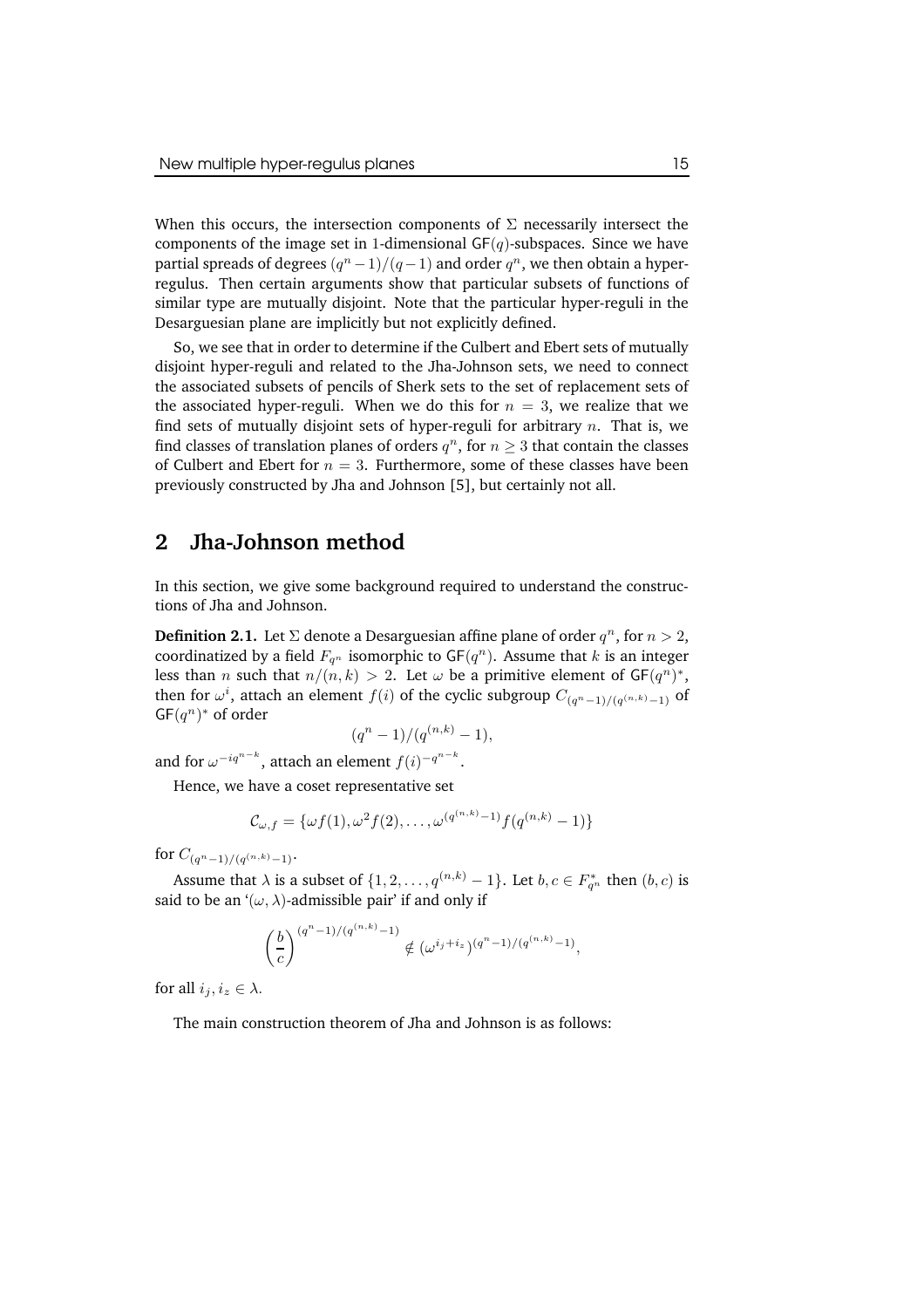**Theorem 2.2 (Jha and Johnson [5]).** *Assume that*  $(b, c)$  *is an*  $\langle \omega, \lambda \rangle$ -admissible  $p$ air' and let  $\mathcal{C}_{\omega,f}$  be a coset representative set of  $C_{(q^n-1)/(q^{(n,k)}-1)}$  as in Defini*tion 2.1. Let*

$$
\mathcal{H}^* = \left\{ \begin{array}{c} y = x^{q^k} \omega^{i_j} f(i_j) c d^{1-q^k} + x^{q^{n-k}} \omega^{-i_j q^{n-k}} f(i_j)^{-q^{n-k}} b d^{1-q^{n-k}} \\ \text{for all } d \in \mathsf{GF}(q^n)^*, \text{for all } i_j \in \lambda \end{array} \right\}.
$$

*Then* H<sup>∗</sup> *is a set of* |λ| *mutually disjoint hyper-reguli of order* q <sup>n</sup> *and of degree*  $(q^{n}-1)/(q^{(n,k)}-1).$ 

Since the hyper-reguli for  $n > 3$  are not André, it is an open question as to how many hyper-regulus replacements there actually are — there is, of course, at least one, from the construction. For  $n$  odd, we have:

**Theorem 2.3 (Jha and Johnson [5]).** *If*  $n/(n, k)$  *is odd and* 

$$
\mathcal{H}^*_{(\alpha,c,b)} = \left\{ \begin{array}{c} y = x^{q^k} \alpha c d^{1-q^k} + x^{q^{n-k}} \alpha^{-q^{n-k}} b d^{1-q^{n-k}}; \\ d \in \mathsf{GF}(q^n) - \{0\} \end{array} \right\}
$$

*is a hyper-regulus which replaces the hyper-regulus* H *in the associated Desarguesian affine plane* Σ *then*

$$
\mathcal{H}^*_{(\alpha^{-1},b^{q^k},c^{q^{n-k}})} = \left\{ \begin{array}{c} y = x^{q^k} \alpha^{-1} b^{q^k} d^{1-q^k} + x^{q^{n-k}} \alpha^{q^{n-k}} c^{q^{n-k}} d^{1-q^{n-k}}; \\ d \in \mathsf{GF}(q^n) - \{0\} \end{array} \right\}
$$

*is also a replacement for the hyper-regulus* H*.*

Furthermore, there are a variety of particular examples of such sets of mutually disjoint hyper-reguli.

**Definition 2.4.** Let  $\Sigma$  denote a Desarguesian affine plane of order  $q^n$ , for  $n > 2$ , coordinatized by a field  $F_{q^n}$  isomorphic to  $GF(q^n)$ . Let  $e \neq 1$  be a divisor of  $q^{(n,k)} - 1$  and define define  $\lambda = \{ei; i = 1, 2, \dots, (q^{(n,k)} - 1)/e\}.$ 

Assume that k is an integer less than n such that  $n/(n, k) > 2$ . Let  $\omega$  be a primitive element of GF $(q^n)^*$ , then for  $\omega^i$ , attach an element  $f(i)$  of the cyclic subgroup  $C_{(q^n-1)/(q^{(n,k)}-1)}$  of GF $(q^n)^*$  of order

$$
(q^{n}-1)/(q^{(n,k)}-1),
$$

and for  $\omega^{-iq^{n-k}}$ , attach an element  $f(i)^{-q^{n-k}}$ .

As before, we have a coset representative set

$$
\mathcal{C}_{\omega,f} = {\omega f(1), \omega^2 f(2), \ldots, \omega^{(q^{(n,k)}-1)} f(q^{(n,k)}-1)}
$$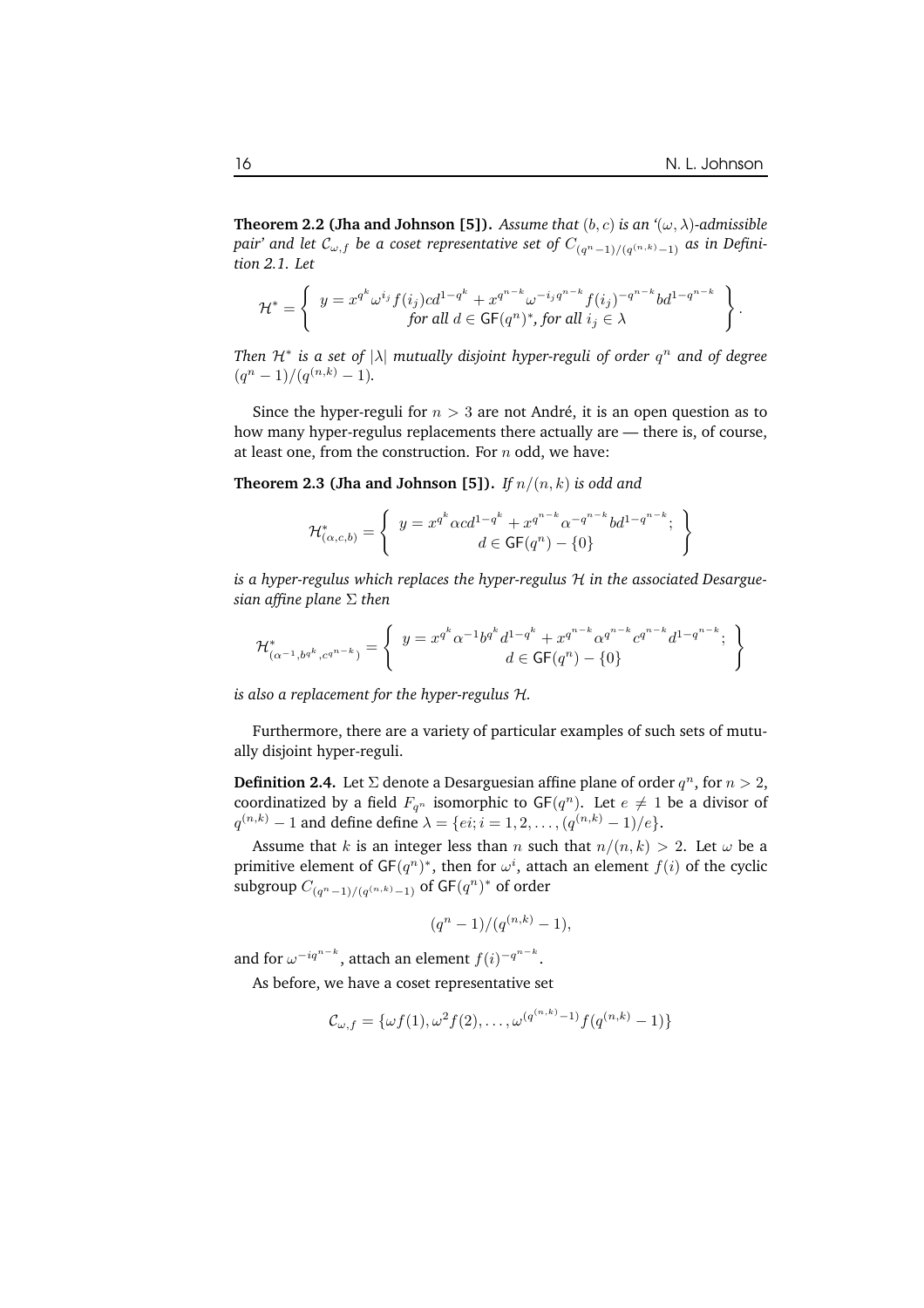for  $C_{(q^n-1)/(q^{(n,k)}-1)}$ .

Let  $b, c \in F_{q^n}^*$  then  $(b, c)$  is said to be an  $\lq (e, \omega, \lambda)$ -group admissible pair' if and only if

$$
\left(\frac{b}{c}\right)^{(q^n-1)/(q^{(n,k)}-1)} \notin C_{(q^{(n,k)}-1)/e}.
$$

**Theorem 2.5 (Jha and Johnson [5]).** *Assume that*  $(b, c)$  *is an*  $'(e, \omega, \lambda)$ *-group*  $a$ dmissible pair' and let  $\mathcal{C}_{\omega,f}$  be a coset representative set of  $C_{(q^n-1)/(q^{(n,k)}-1)}$  as in *Definition 2.4. Let*

$$
\mathcal{H}^*_{e,(n,k)} = \left\{ \begin{array}{c} y = x^{q^k} \omega^{i_j} f(i_j) c d^{1-q^k} + x^{q^{n-k}} \omega^{-i_j q^{n-k}} f(i_j)^{-q^{n-k}} b d^{1-q^{n-k}}; \\ d \in \mathsf{GF}(q^n)^*, \text{ for } i_j \in \lambda \end{array} \right\}.
$$

*Then*  $\mathcal{H}^*_{e,(n,k)}$  *is a set of*  $(q^{(n,k)}-1)/e$  *mutually disjoint hyper-reguli of order*  $q^n$ *and degree*  $(q^{n} - 1)/(q^{(n,k)} - 1)$ *.* 

#### **2.1 Non-group constructions**

If  $q$  is odd, we may obtain sets of  $(q^{(n,k)} - 1)/2$  mutually disjoint hyper-reguli using  $C_{(q^{(n,k)}-1)/2}$ . However, other non-group-like sets are possible.

**Theorem 2.6 (Jha and Johnson [5]).** *If* q *is odd, let*  $\lambda_{odd} = \{1, 2, ..., (q^{(n,k)} - q\})$  $3)/2$ } and if q is even let  $\lambda_{even} = \{1, 2, \ldots, (q^{(n,k)}/2 - 1\}$ . For either case odd or *even, let*  $(b, c)$  *be*  $a(\omega, \lambda)$ -admissible pair for  $\lambda = \lambda_{odd}$  or  $\lambda_{even}$ , respectively. Let  $\mathcal{C}_{\omega,f}$  be a coset representative set of  $C_{(q^n-1)/(q^{(n,k)}-1)}$  as in Definition 2.1.

(1) *If* q *is odd let*

$$
\mathcal{H}_{(q^{(n,k)}-3)/2}^* = \left\{ \begin{array}{c} y = x^{q^k} \omega^{i_j} f(i_j) c d^{1-q^k} + x^{q^{n-k}} \omega^{-i_j q^{n-k}} f(i_j)^{-q^{n-k}} b d^{1-q^{n-k}}; \\ d \in \mathsf{GF}(q^n)^*, \ i_j \in \lambda_{odd} \end{array} \right\}
$$

*Then*  $\mathcal{H}^{*}_{(q^{(n,k)}-1)/3}$  *is a set of*  $(q^{(n,k)}-3)/2$  *mutually disjoint hyper-reguli of order*  $q^n$  and *degree*  $(q^n - 1)/(q^{(n,k)} - 1)$ *.* 

(2) *If* q *is even let*

$$
\mathcal{H}^*_{q^{(n,k)}/2-1} = \left\{ \begin{array}{c} y = x^{q^k} \omega^{i_j} f(i_j) c d^{1-q^k} + x^{q^{n-k}} \omega^{-i_j q^{n-k}} f(i_j)^{-q^{n-k}} b d^{1-q^{n-k}}; \\ d \in \mathsf{GF}(q^n)^* \text{,} \text{for } i_j \in \lambda_{even} \end{array} \right\}
$$

*Then*  $\mathcal{H}^*_{q^{(n,k)}/2-1}$  *is a set of*  $q^{(n,k)}/2-1$  *mutually disjoint hyper-reguli of order*  $q^n$  and degree  $(q^n - 1)/(q^{(n,k)} - 1)$ .

*Remark* 2.7. If a choice of subset  $\lambda$  produces a set of mutually disjoint hyperreguli, so does  $\lambda + i_0$ , for any fixed integer  $i_0$ , for  $i_0 = 1, 2, \ldots, (q^{(n,k)} - 1)$ .

.

.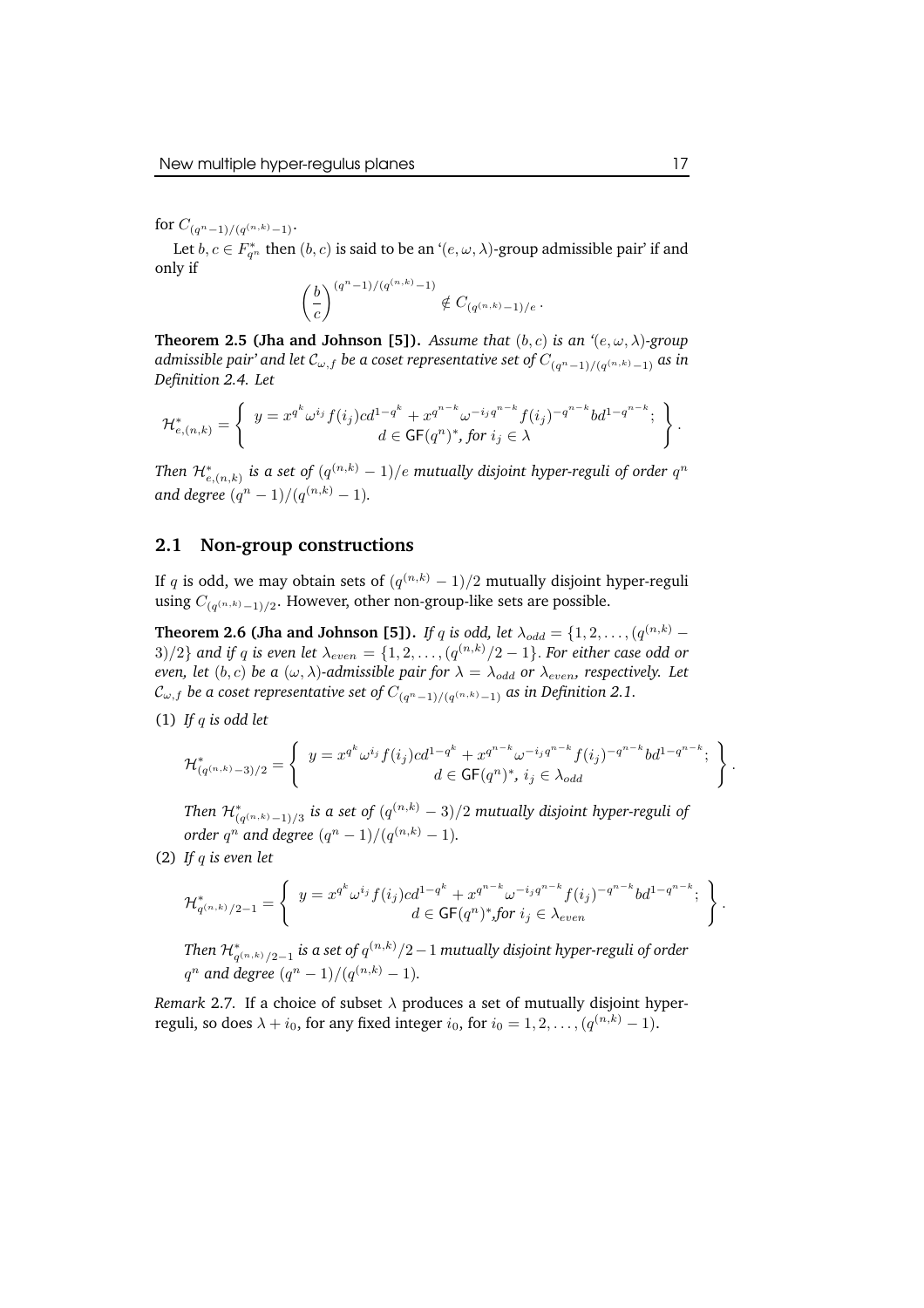**Corollary 2.8 (Jha and Johnson [5]).** *Assume the general conditions of the previous Theorem 2.6.*

(1) If q is odd let  $\mathcal{H}^*_{(q^{(n,k)}-3)/2,i_0}$  be the set

$$
\begin{cases}\ny = x^{q^k} \omega^{i_j} f(i_j) c d^{1-q^k} + x^{q^{n-k}} \omega^{-i_j q^{n-k}} f(i_j)^{-q^{n-k}} b d^{1-q^{n-k}}; \\
\downarrow d \in \mathsf{GF}(q^n)^*, \\
for i_j \in \lambda_{odd} + i_0\n\end{cases}.
$$

*Then*  $\mathcal{H}^*_{(q^{(n,k)}-3)/2,i_0}$  *is a set of*  $(q^{(n,k)}-3)/2$  *mutually disjoint hyper-reguli of order*  $q^n$  and *degree*  $(q^n - 1)/(q^{(n,k)} - 1)$ *.* 

(2) If q is even let  $\mathcal{H}^{*}_{q^{(n,k)}/2-1,i_0}$  be the set

$$
\begin{cases}\ny = x^{q^k} \omega^{i_j} f(i_j) c d^{1-q^k} + x^{q^{n-k}} \omega^{-i_j q^{n-k}} f(i_j)^{-q^{n-k}} b d^{1-q^{n-k}}; \\
d \in \mathsf{GF}(q^n)^*, \\
for i_j \in \lambda_{even} + i_0\n\end{cases}.
$$

*Then*  $\mathcal{H}^*_{q^{(n,k)}/2-1,i_0}$  *is a set of*  $q^{(n,k)}/2-1$  *mutually disjoint hyper-reguli of order*  $q^n$  and *degree*  $(q^n - 1)/(q^{(n,k)} - 1)$ *.* 

#### **3 Culbert-Ebert 'Sherk surfaces'**

Part of the following section also appears in the 'Handbook of Finite Translation Planes' by N.L. Johnson, V. Jha and M. Biliotti, Taylor Books, 2007, and ultimately depends on the work of Culbert-Ebert. It is repeated here for convenience of exposition.

Culbert and Ebert [3] have constructed various sets of hyper-reguli of order  $q^3$  and degree  $1 + q + q^2$ . Bruck [1] shows that any hyper-regulus in a Desarguesian affine plane of degree  $1+q+q^2$  and order  $q^3$  is actually an André hyper-regulus and Pomareda [8] showed there are actually two possible replacements, namely the André replacements. Recall that in the standard setting there are  $q - 1$  mutually disjoint André hyper-regulus with two components  $x=0, y=0$  and a corresponding affine homology group H of order  $1+q+q^2$ leaving invariant each André hyper-regulus. A subset of hyper-regular is said to be 'linear' if and only if the set is a subset of an André set of  $q - 1$  hyper-reguli which are orbits under a group isomorphic to  $H$ .

Culbert and Ebert [3] actually found sets of mutually disjoint hyper-reguli (so each is necessarily André) with the property that no subset of at least two hyperreguli is linear. Any such subset then can be replaced in two ways producing a translation plane which cannot be André or indeed generalized André.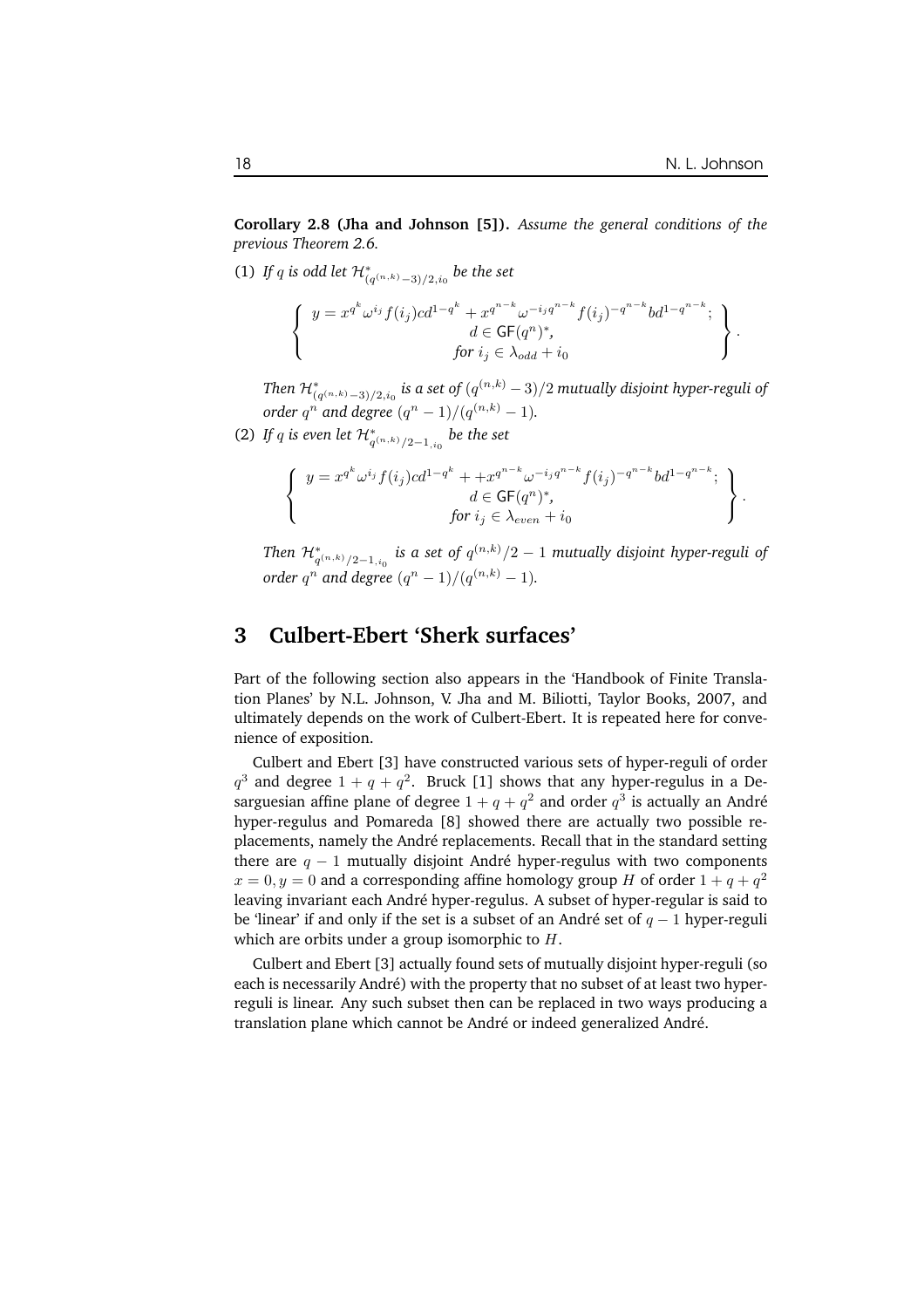The construction of the sets of mutually disjoint hyper-reguli operates on the line at infinity of a Desarguesian affine plane of order  $q^3$ . In this context, consider any hyper-regulus  $H$  then there is a collineation of order 3 isomorphic to the Frobenius automorphism of  $\mathsf{GF}(q^3)$  over  $\mathsf{GF}(q)$  which fixes  $\mathcal H$  pointwise. The group generated by such a collineation is called the 'stability group' of the hyper-regulus. Choose two points on  $\ell_{\infty}$ , P and Q, and denote by  $\phi(P, Q)$  the group generated by the stability groups of all hyper-reguli containing  $P$  and  $Q$ . An orbit under  $\phi(P, Q)$  of a point R not equal to P or Q is called a 'cover' ('Bruck cover') and Bruck [2] shows that covers are hyper-reguli (the infinite points of hyper-reguli in the associated affine Desarguesian plane).

Let N denote the norm function from  $GF(q^3)$  to  $GF(q)$ , so that  $N(x) =$  $x^{1+q+q^2}$ . Then any hyper-regulus has the following form:

(i) {  $x \in \text{GF}(q^3)$ ;  $N(x - a) = f$  }, for some  $a \in \text{GF}(q^3)$ ,  $f \in \text{GF}(q)^*$ , or

(ii) 
$$
\left\{ x \in \mathsf{GF}(q^3) \cup \{ \infty \} \colon N(\frac{x-a}{x-b}) = f \right\}
$$
, for some  $a, b \in \mathsf{GF}(q^3)$ ,  $f \in \mathsf{GF}(q)^*$ .

The main construction device depends on results on 'Sherk surfaces':

**Definition 3.1.** Let N and T denote the norm and trace, respectively, of  $GF(q^3)$ over  $\mathsf{GF}(q)$ . Let  $f, g \in \mathsf{GF}(q)$ ,  $\alpha, \delta \in \mathsf{GF}(q^3)$ . Then the 'Sherk surface' is defined by:

$$
S(f, \alpha, \delta, g) = \left\{z \in {\sf GF}(q^3) \cup \{\infty\}\, ; \, fN(z) + T(\alpha^{q^2}z^{q+1}) + T(\delta z) + g\, = 0\right\}.
$$

The set of Sherk surfaces can be partitioned into four orbits under PΓL $(2,q^3)$ . Two surfaces of the same cardinality are in the same orbit. The cardinalities of the surfaces are  $1, q^2 - q + 1, q^2 + 1, q^2 + q + 1$ . The Sherk surfaces of cardinality  $q^2 + q + 1$  are covers or rather hyper-reguli.

Now take a  $GF(q)$ -linear combination of two Sherk surfaces that have no intersection. Then this linear combination will define a set of Sherk surfaces which are mutually disjoint. The subset of covers of this linear combination consists then of mutually disjoint hyper-reguli. Then by various choices of generating Sherk surfaces of the linear combination, certain subsets of covers arise. For example,

**Theorem 3.2 (Part of Lemma 1 and Theorems 2 and 3, Culbert and Ebert [3]).** *Assume that* q *is an odd prime.*

- (1) *For*  $u \in GF(q)$ *, let*  $S = S(0, 1, 0, u)$ *. Then S is a cover precisely when u is a square in*  $GF(q)$ *.*
- (2) Let B denote the bitrace,  $B(x) = T(x^{q+1})$ . Let  $S = S(0, \alpha, \delta, g)$ , for  $\alpha, \delta \in$  $\mathsf{GF}(q^3)$ , not both zero,  $g \in \mathsf{GF}(q)$ . Define

$$
\Delta = 4N(\alpha)g - B((\alpha\delta)^q + (\alpha\delta)^{q^2} - \alpha\delta).
$$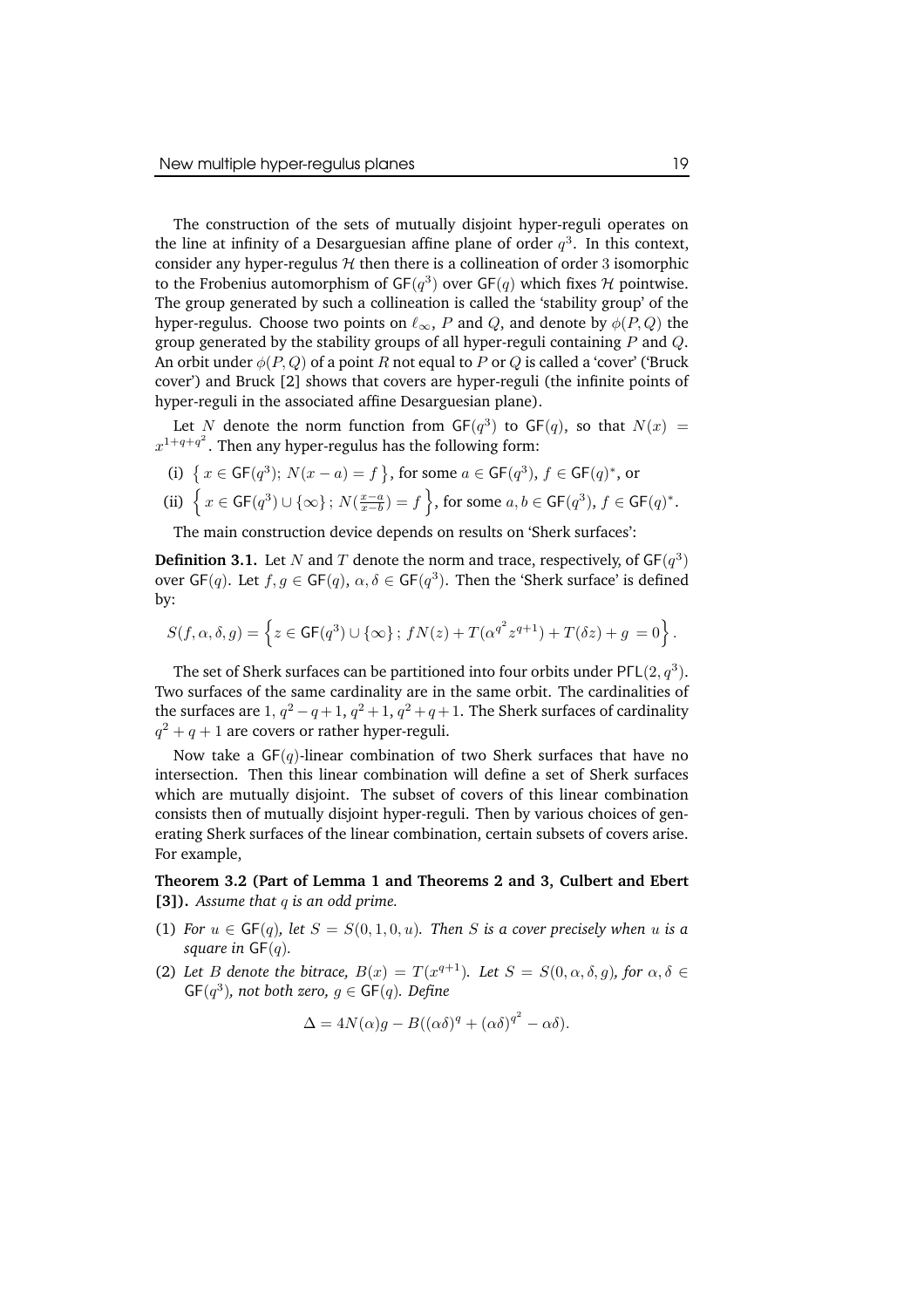*Then S* is a cover precisely when  $\Delta$  *is* a *non-square.* 

(3) Let  $S = S(1, \alpha, \delta, g)$ , *a* Sherk surface which is not *a* simple point. Define  $\Delta' = 4N(\delta') + (g')^2$ , where  $\delta' = \delta - \alpha^{q^2+q}$  and  $g' = g + 2N(\alpha) - T(\alpha\delta)$ . *Then*  $S$  *is a cover precisely when*  $\Delta'$  *is a square.* 

Similarly for  $q$  even, the main results identifying covers is the following theorem.

**Theorem 3.3 (Part of Lemma 4 and Theorems 5 and 6, Culbert and Ebert [3]).** *Let*  $q$  *be even. Let*  $T_0$  *denote the trace function from*  $GF(q)$  *to*  $GF(2)$ *.* 

- (1) Let  $u \in GF(q)^*$ , and let  $S = S(0, 1, 1, u)$ . Then S is a cover precisely when  $T_0(u+1) = 0.$
- (2) Let  $\alpha, \delta \in \mathsf{GF}(q^3)$ , not both zero and let  $g \in \mathsf{GF}(q)$ *. Let*  $S = S(0, \alpha, \delta, g)$ *. Then* S is a cover if  $T(\alpha \delta) \neq 0$  and  $T_0(c) = 0$ , where  $c = (gN(\alpha) + B(\alpha \sigma))/T(\alpha \delta)^2$ .
- (3) Let  $S = S(1, \alpha, \delta, g)$  be a Sherk surface that is not a single point. Define  $\delta' = \delta + \alpha^{q^{2+q}}$  and  $g' = g + T(\alpha \delta)$ . Then S is a cover if  $g \neq T(\alpha \delta)$  and  $T_0(c') = 0$  where  $c' = N(\delta')/(g')^2$ .

Equipped with these theorems, it is then possible to determine the set of mutually disjoint covers within a linear combination of two appropriately selected Sherk surfaces.

The construction results of Culbert and Ebert are found in the following theorem.

#### **Theorem 3.4 (Part of Theorems 11,12,13,14, Culbert and Ebert [3]).**

(i) Let q be an odd prime power  $\geq 7$ . Consider the F-linear combination

$$
fS(1,0,-1,0) + gS(0,0,0,1); f, g \in \mathsf{GF}(q).
$$

*Then the subset of (mutually disjoint) covers has cardinality* (q−3) 2 *. Furthermore, this set is*

$$
\{(S(1,0,-1,g);-4+g^2\text{ is a non-zero square in }\mathsf{GF}(q),g\in\mathsf{GF}(q)\}.
$$

(ii) *Let* q *be an odd prime power* ≥ 5 *and let* u *be a fixed non-square. Consider the* F*-linear combination*

$$
fS(1,0,-u,0) + gS(0,0,0,1); f, g \in \mathsf{GF}(q).
$$

*Then the subset of (mutually disjoint) covers has cardinality* (q−1) 2 *. This subset of covers is*

$$
\left\{S(1,0,-u,g); -4u^3+g^2 \hbox{ a non-zero square in } \hbox{GF}(q)\right\}.
$$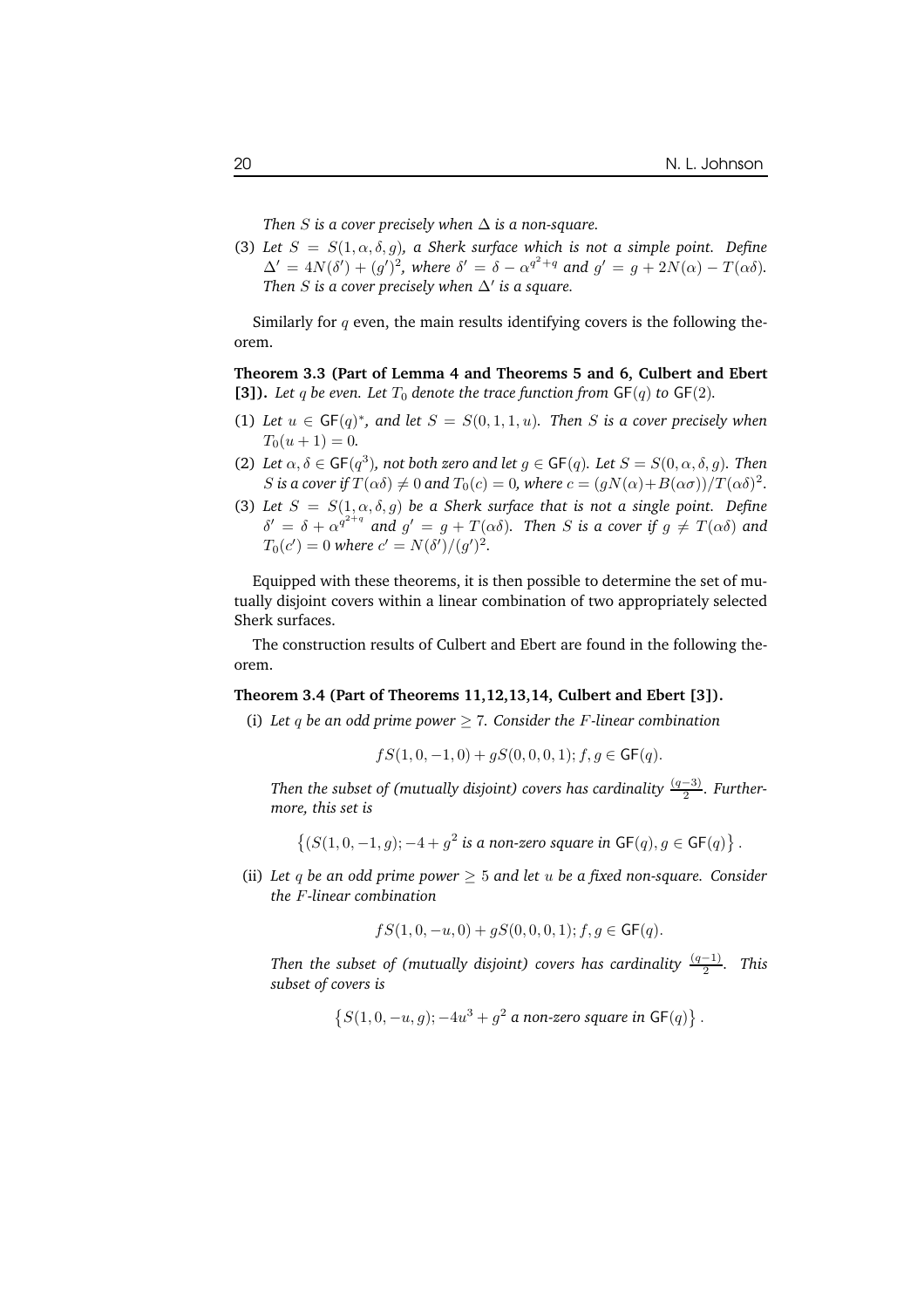(iii) *Let*  $q = 2^m$ *, with*  $m \ge 3$ *. Let*  $v \in GF(q) - \{0, 1\}$ *.* 

$$
fS(0,1,1,v) + gS(1,0,0,0); f, g \in \mathsf{GF}(q).
$$

*Then the subset of (mutually disjoint) covers contains a subset of cardinality* (q−2) 2 *. Furthermore,*

(a) *if*  $T_0(v + 1) = 0$  *then the subset of covers is* 

$$
\{S(1, f^{-1}, f^{-1}, vf^{-1}); vf^{-1} \neq 1; f \in GF(q) - \{0\}; T_0(c') = 0\}
$$
  

$$
\cup \{S(0, 1, 1, v); T_0(v + 1) = 0\},\
$$

(b) *if*  $T_0(v + 1) = 1$  *then the subset of covers is* 

$$
\left\{S(1, f^{-1}, f^{-1}, vf^{-1}); vf^{-1} \neq 1 \text{ ; } f \in \mathsf{GF}(q) - \{0\}; T_0(c') = 0\right\},
$$

*where*  $T_0$  *is the trace function from*  $GF(q)$  *to*  $GF(2)$  *and* 

$$
c' = \frac{N(f^{-1} + f^{-q^2 - q})}{vf^{-1} + T(f^{-2})},
$$

*for*  $vf^{-1} \neq 1$  *in both cases.* 

Since these sets of mutually disjoint hyper-reguli arise from a linear combination of Sherk surfaces, any two hyper-reguli will then linearly generate the same set. Since a linear set of  $q - 1$  covers is not generated in any of these these cases, it follows that no two hyper-reguli belong to a linear set. In other words, any subset of at least two hyper-reguli from either of these three situations will produce a 'non-linear' set. Furthermore, each hyper-regulus has two independent replacements and the corresponding translation planes can never be André or generalized André.

We have seen similar types of hyper-regulus replacements of Jha and Johnson of order  $q^3$ . However, since the methods of Culbert and Ebert first find the hyper-reguli as images on the Desarguesian line, and Jha and Johnson find the replacements for the hyper-reguli and not explicitly the hyper-reguli, it is not clear how these two sets of translation planes intersect, if they do at all. We make all of the connections clear in the following sections.

#### **4 A new Sherk pencil**

In this section, it is pointed out that there is another Sherk pencil for  $q$  even, not previously determined by Culbert and Ebert. In particular, consider

$$
fS(1,0,u,0) + gS(0,0,0,1); f, g \in \mathsf{GF}(q),
$$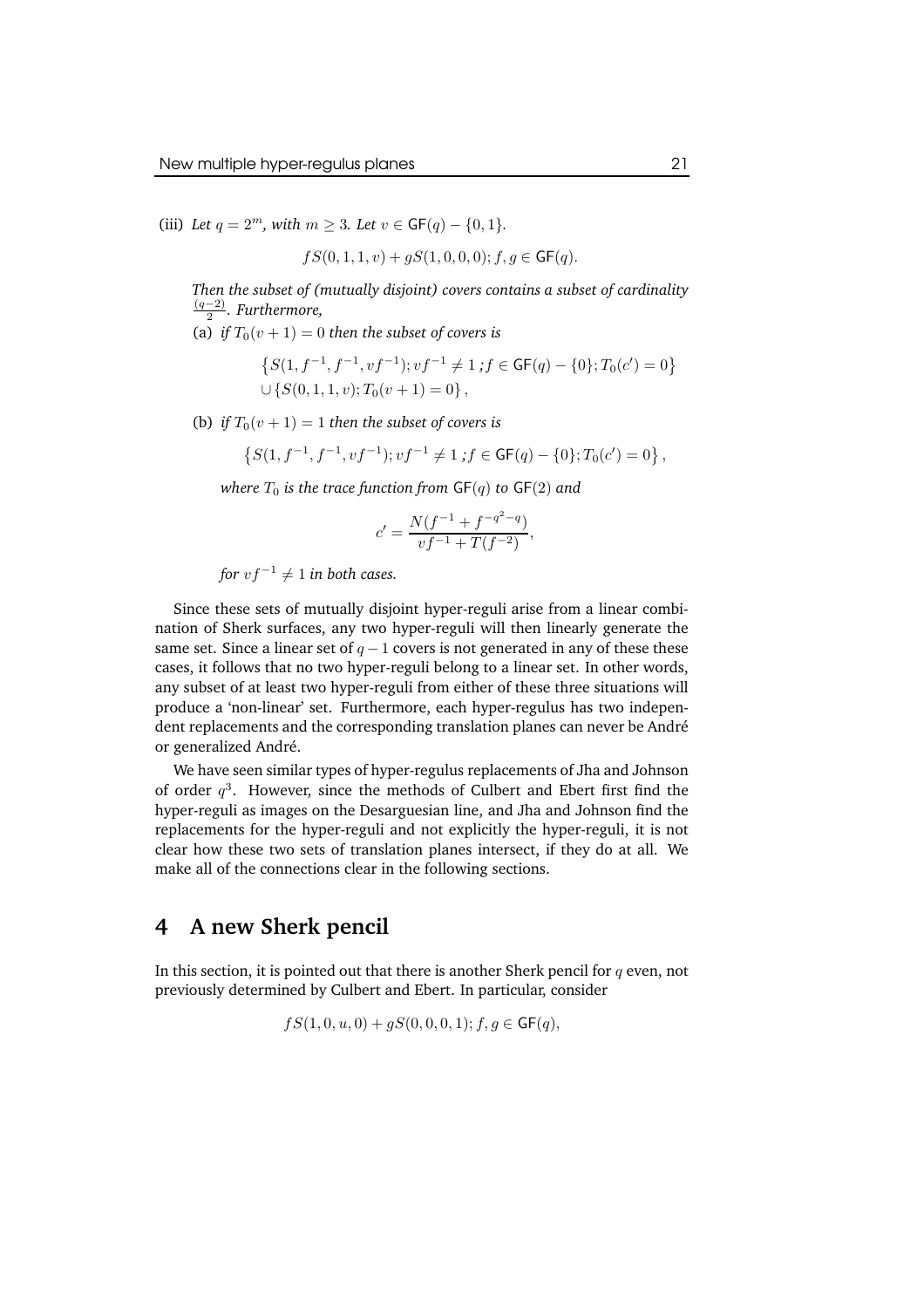for u a fixed non-zero element of  $GF(q)$ , where q is even. Clearly,  $S(1,0,u,0)$ and  $S(0, 0, 0, 1)$  are disjoint sets. Within this set is the subset

$$
\left\{S(1,0,u,\frac{u^2}{d}+ud);\text{ for }u\neq d^2\text{ in }\mathsf{GF}(q)^*\right\}.
$$

According to the criteria established for hyper-reguli 'covers' for even order, we recall part (3) of Theorem 3.3. Let  $S = S(1, \alpha, \delta, g)$  be a Sherk surface that is not a single point. Define  $\delta'=\delta+\alpha^{q^2+q}$  and  $g'=g+T(\alpha\delta).$  Then  $S$  is a cover if  $g \neq T(\alpha \delta)$  and  $T_0(c') = 0$  where  $c' = N(\delta') / (g')^2$ . Since  $\alpha = 0$  and  $\delta = u = \delta' m$ we see that  $g' = g = \frac{u^2}{d} + ud$  and  $c' = \frac{u^3}{\frac{d}{d} + ud^2}$ .

We claim that

$$
T_0(u^3/(\frac{u^2}{d} + ud)^2) = 0
$$

for all such elements d in GF(q)<sup>\*</sup>, such that  $u \neq d^2$ . We note that  $u^3/(\frac{u^2}{d}+ud)^2$  =  $d^2u/(u^2+d^4)$ . Let  $q=2^r$ , and recall that  $T_0(t)=T_0(t^2)$ . Hence,

$$
T_0(u^3/(\frac{u^2}{d} + ud)^2) = T_0(du^{2^{r-1}}/(u+d^2)).
$$

Now let

$$
du^{2^{r-1}}/(u+d^2) = d(u+d^2+d^2)^{2^{r-1}}/(u+d^2)
$$
  
=  $d(u+d^2)^{2^{r-1}-1} + dd^{2^{2^{r-1}}}/(u+d^2)$   
=  $d(u+d^2)^{2^{r-1}-1} + d^2(u+d^2)^{-1}$ .

Furthermore, notice that

$$
d^{2}(u+d^{2})^{-1} = d^{2}(u+d^{2})^{q-2} = ((d(u+d^{2}))^{2^{r-1}-1})^{2}.
$$

Also,

$$
T_0(((d(u+d^2))^{2^{r-1}-1})^2) = T_0((d(u+d^2))^{2^{r-1}-1}).
$$

Thus,

$$
T_0(u^3/(\frac{u^2}{d} + ud)^2) = T_0(du^{2^{r-1}}/(u + d^2))
$$
  
=  $T_0(d(u + d^2)^{2^{r-1}-1} + d^2(u + d^2)^{-1})$   
=  $T_0(d(u + d^2)^{2^{r-1}-1}) + T_0((d(u + d^2)^{2^{r-1}-1})^2)$   
=  $T_0(d(u + d^2)^{2^{r-1}-1}) + T_0(d(u + d^2)^{2^{r-1}-1}) = 0$ .

Hence, we have a set of mutually disjoint hyper-reguli. Note that

$$
\frac{u^2}{d} + ud = \frac{u^2}{e} + ue
$$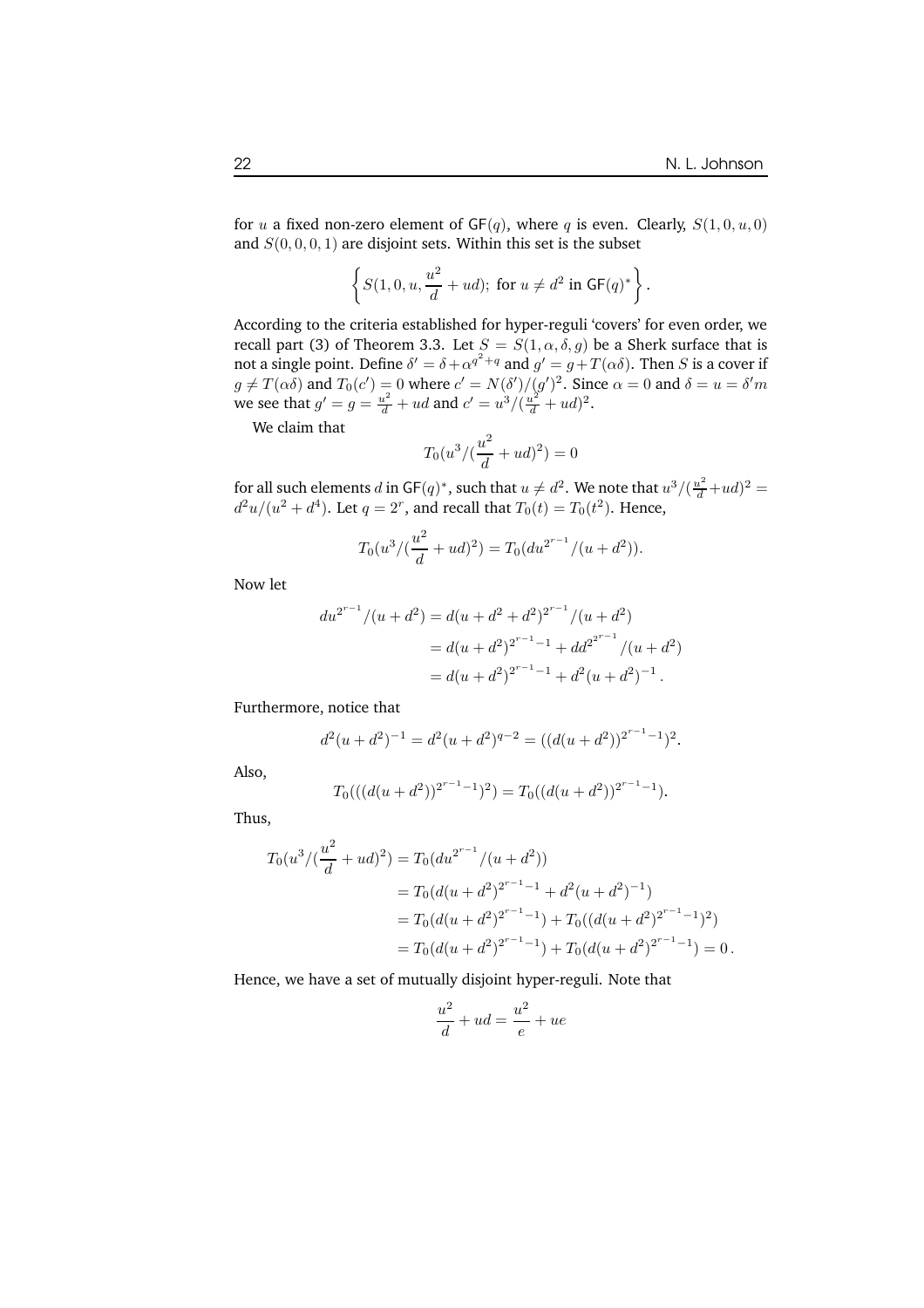if and only if

$$
de = u, and \ d \neq e.
$$

So, remove the elements  $\sqrt{u}$  and  $0$  from GF $(q)$ . For the remaining  $q-2$  elements, partition the elements into  $(q - 2)/2$  sets

$$
\left\{d, \frac{u}{d}\right\}
$$

and select exactly one element from each set. We then obtain  $2^{(q-2)/2}$  sets of cardinality  $(q-2)/2$  producing the same set of  $(q-2)/2$  mutually disjoint hyperreguli. In the next section we consider the particular hyper-reguli that are Sherk surfaces and it is then not difficult to see that each set  $\left\{d, \frac{u}{d}\right\}$  determines the same hyper-regulus  $\mathcal{H}_{\{d, \frac{u}{d}\}}$  in a Desarguesian plane and the individual choices  $d$  or  $u/d$  correspond to the two possible replacement hyper-reguli of  $\mathcal{H}_{\left\{d,\frac{u}{d}\right\}}.$ 

**Theorem 4.1.** *The previous construction produces a set*

$$
\left\{S(1,0,u,\frac{u^2}{d}+ud);\,\text{for}\,\,u\neq d^2\,\,\text{in}\,\,\mathsf{GF}(q)^*, q\,\,\text{even}\right\}
$$

*of* (q − 2)/2 *mutually disjoint hyper-reguli in a Desarguesian plane. There are* 3 (q−2)/<sup>2</sup> *possible translation planes obtained from this set.*

*Proof.* For each of the  $(q - 2)/2$  hyper-reguli, there are three possible replace-<br>ments (one trivial). ments (one trivial).

### **5 The hyper-reguli that are Sherk surfaces**

We first simply work out the Sherk surfaces

$$
S(f^*, \alpha, \delta, g) = \left\{ z \in {\sf GF}(q^3) \cup \{ \infty \};\, f^*N(z) + T(\alpha^{q^2} z^{q+1}) + T(\delta z) + g = 0 \right\}.
$$

corresponding to hyper-reguli of the form:

$$
\left\{ x \in {\sf GF}(q^3) \cup \{(\infty)\} \, ; \, N(\frac{x-a}{x-b}) = f \right\},
$$

that do not contain  $(\infty)$ , so that  $x - b \neq 0$ .

$$
N(\frac{x-a}{x-b}) = f
$$

if and only if

$$
(x-a)^{1+q+q^2} = f(x-b)^{1+q+q^2},
$$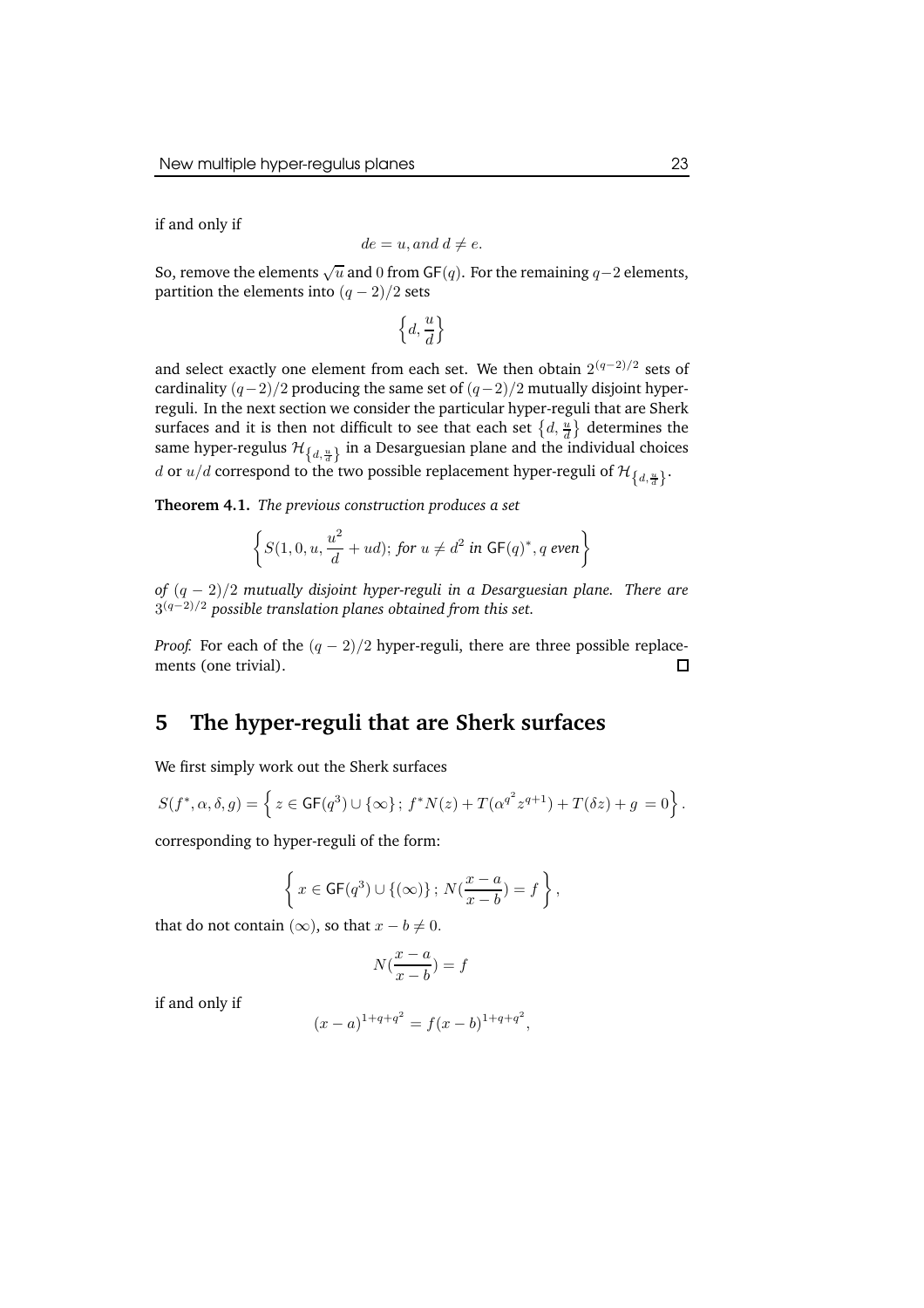which produces the following equation:

$$
(f-1)N(x) + T((a-fb)^{q^2})x^{1+q} + T((fb^{q+q^2} - a^{q+q^2})x) + N(a) - fN(b) = 0,
$$

which determines the Sherk surface  $S(f - 1, a - fb, fb^{q+q^2} - a^{q+q^2}, N(a)$  $f(N(b))$ . Hence, we obtain:

**Lemma 5.1.** *The hyper-regulus*

$$
N(\frac{x-a}{x-b}) = f
$$

*for*  $x \neq b$  *is given by the Sherk surface* 

$$
S(f-1, a-fb, fb^{q+q^2} - a^{q+q^2}, N(a) - fN(b)).
$$

We now apply this lemma to the two Sherk pencils of Culbert and Ebert of Theorem 3.4(i), as well as to the new Sherk pencil of the previous section.

**Case (i).** Let q be an odd prime power  $\geq 7$ .

Consider the F-linear combination

$$
fS(1,0,-1,0) + gS(0,0,0,1); f, g \in \mathsf{GF}(q).
$$

Then the subset of (mutually disjoint) covers has cardinality  $\frac{(q-3)}{2}$ . Furthermore, this set is

$$
\left\{(S(1,0,-1,g);-4+g^2\text{ is a non-zero square in }\mathsf{GF}(q),g\in \mathsf{GF}(q)\right\}.
$$

**Case (ii).** Let q be an odd prime power  $\geq 5$ .

Let  $u$  be a fixed non-square. Consider the  $F$ -linear combination

$$
fS(1,0,-u,0) + gS(0,0,0,1); f, g \in \mathsf{GF}(q).
$$

Then the subset of (mutually disjoint) covers has cardinality  $\frac{(q-1)}{2}$ . This subset of covers is

$$
\left\{S(1,0,-u,g); -4u^3+g^2 \text{ a non-zero square in }\mathsf{GF}(q)\right\}.
$$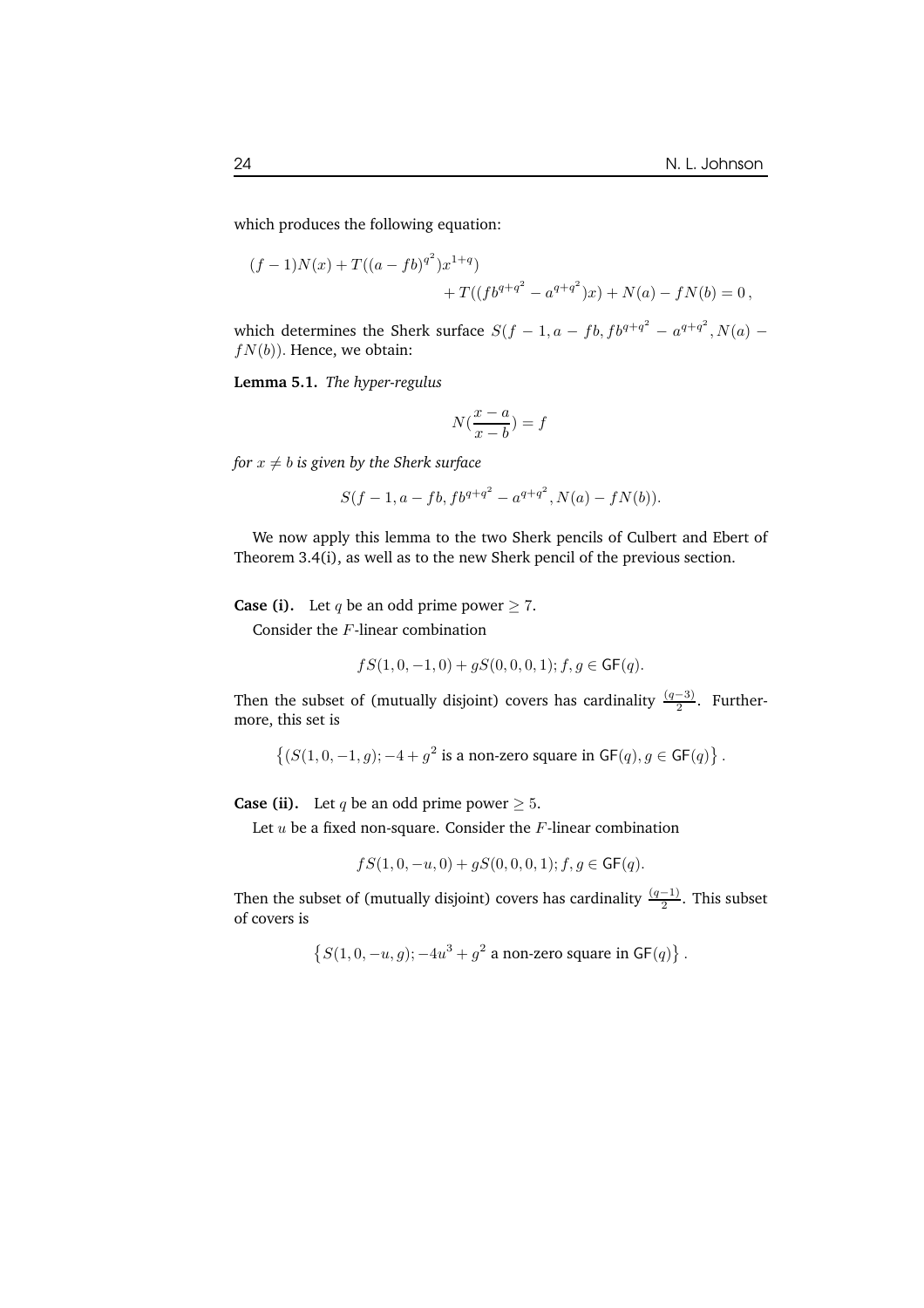**Case (iii).** Let  $q$  be even.

In the previous sections, we have considered the set of  $(q-2)/2$  hyper-reguli

$$
\left\{S(1,0,u,\frac{u^2}{d}+ud);\text{ for }u\neq d^2\text{ in }\mathsf{GF}(q)^*,\,q\text{ even}\right\}.
$$

We now therefore see that all of these three of these sets in cases (i), (ii), (iii) have the basic Sherk surface  $S(1,0,u,g)$ , for u a fixed element of GF $(q)^*$ .

From Lemma 5.1, we match this with

$$
S(f-1, (a-fb)/(f-1), (fb^{q+q^2} - a^{q+q^2})/(f-1), (N(a) - fN(b))/(f-1)).
$$

Therefore,  $a = fb$ . Now assume that a and b are in  $GF(q)$ . Hence, we must have

$$
(fb^{q+q^2} - a^{q+q^2})/(f-1) = (fb^2 - a^2)/(f-1) = (fb^2 - f^2b^2)/(f-1) = -fb^2 = u.
$$

So,

$$
f = -u/b^2.
$$

So,  $a = -u/b$ . So

$$
(N(a) - fN(b))/(f - 1)) = \frac{-u^3/b^3 + (u/b^2)b^3}{-(u/b^2 + 1)}.
$$

Note that  $\frac{-u^3/b^3 + (u/b^2)b^3}{-(u/b^2+1)} = \frac{-u^3+ub^4}{-b(u+b^2)}$  $\frac{-u^3+ub^4}{-b(u+b^2)} = \frac{u(b^4-u^2)}{-b(u+b^2)}$  $\frac{u(b^4 - u^2)}{-b(u+b^2)} = \frac{u(b^2 - u)}{-b} = \frac{u^2}{b} - ub$ . Thus, we have

**Lemma 5.2.** *The hyper-regulus*

$$
N(\frac{x-(-u/b)}{x-b}) = -u/b^2
$$

*for*  $x \neq b$  *is given by the Sherk surface* 

$$
S(1,0,u,\frac{u^2}{b}-ub),
$$

for  $b^2 \neq u$ .

**Theorem 5.3.** *The set of Sherk surfaces*

$$
\left\{S(1,0,u,\frac{u^2}{d}-ud); \text{ for } u \neq d^2 \text{ in } \mathsf{GF}(q)^*\right\}
$$

*is a set of mutually disjoint hyper-reguli.*

(i) *When* q *is* odd and u *is* a non-square, the set has  $(q - 1)/2$  hyper-reguli.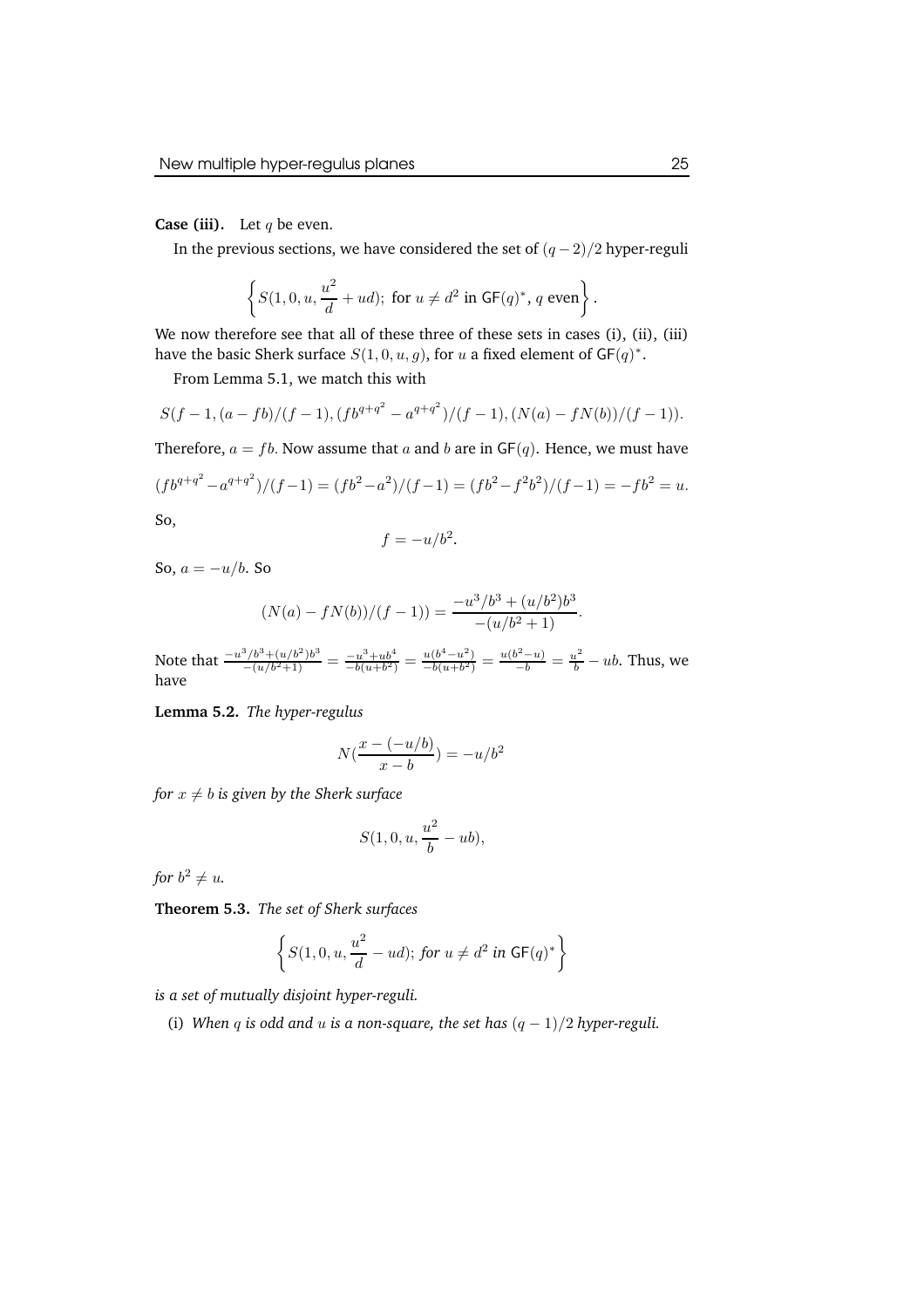- (ii) *When* q *is* odd and u *is* a square, the set has  $(q 3)/2$  hyper-reguli.
- (iii) *When* q *is* even, the set has  $(q 3)/2$  hyper-reguli.

An alternative notation for the above set is given by in terms of the norm as follows:

$$
\left\{\left\{y=xm;N(\frac{x+u/d}{x-d})=-u/d^2\right\};d^2\neq u\right\}
$$

is the corresponding set of André nets.

*Proof.* The proof is clear from the previous sections but in terms of cardinality of the sets, note when  $q$  is odd and  $u$  is a non-square then  $d^2$  cannot be  $u$ . Then  $\frac{u^2}{d} - ud = \frac{u^2}{e} - ue$  if and only  $cd = u$ , for  $c \neq d$ . Hence, we may partition the set  $GF(q)^*$  into  $(q-1)/2$  sets  $\{d, u/d\}$ . If q is odd and u is a non-zero square then we need to avoid  $\pm \sqrt{u}$ , and 0, leaving  $q - 3$  elements, which again are partitioned into sets  $\{d, u/d\}$ , producing  $(q-3)/3$  hyper-reguli. When q is even, the arguments of the previous section are similar and we obtain a set of  $(q-2)/2$ <br>hyper-reguli.  $□$ hyper-reguli.

In the next section, we shall generalize the sets of mutually disjoint hyperreguli of orders  $q^3$  and degree  $(q^3-1)/(q-1)$  to mutually disjoint hyper-reguli of orders  $q^n$  and degree  $(q^n - 1)/(q - 1)$ . When  $n > 3$ , the hyper-reguli turn out not to be André hyper-reguli so our description cannot be in terms of norms as given in the last part of the previous theorem. We then turn to considering the description in terms of the replacement hyper-reguli. In order to do this, we consider certain mappings.

First a general lemma.

**Lemma 5.4.** *Consider an André hyper-regulus*  $A_\delta$  *in standard form and consider the mapping*  $(x, y) \longrightarrow (x, y)$  $\begin{bmatrix} a & b \end{bmatrix}$ c d T *, where*  $\Delta = ad-bc \neq 0$ *. Assume that*  $ac \neq 0$ *.* The image of  $y = xm$  for  $m^{1+q+q^2} = \delta$  is  $y = x\left(\frac{b+dm}{a+cm}\right)$ , assuming that the image *does not contain*  $x = 0$ *, (i.e. the corresponding*  $(\infty)$ *). Letting*  $m^* = \left(\frac{b+dm}{a+cm}\right)$ *, we see that*

$$
\left(\frac{m^* - \frac{b}{a}}{m^* - \frac{d}{c}}\right) = \left(\frac{(d - \frac{b}{a}c)m}{b - \frac{d}{c}a}\right) = \left(\frac{\Delta m}{-\Delta}\right)\frac{c}{a} = -\frac{c}{a}m.
$$

*Hence, the image hyper-regulus is of the form*

$$
N\left(\frac{m^* - \frac{b}{a}}{m^* - \frac{d}{c}}\right) = -N(\frac{c}{a})\delta.
$$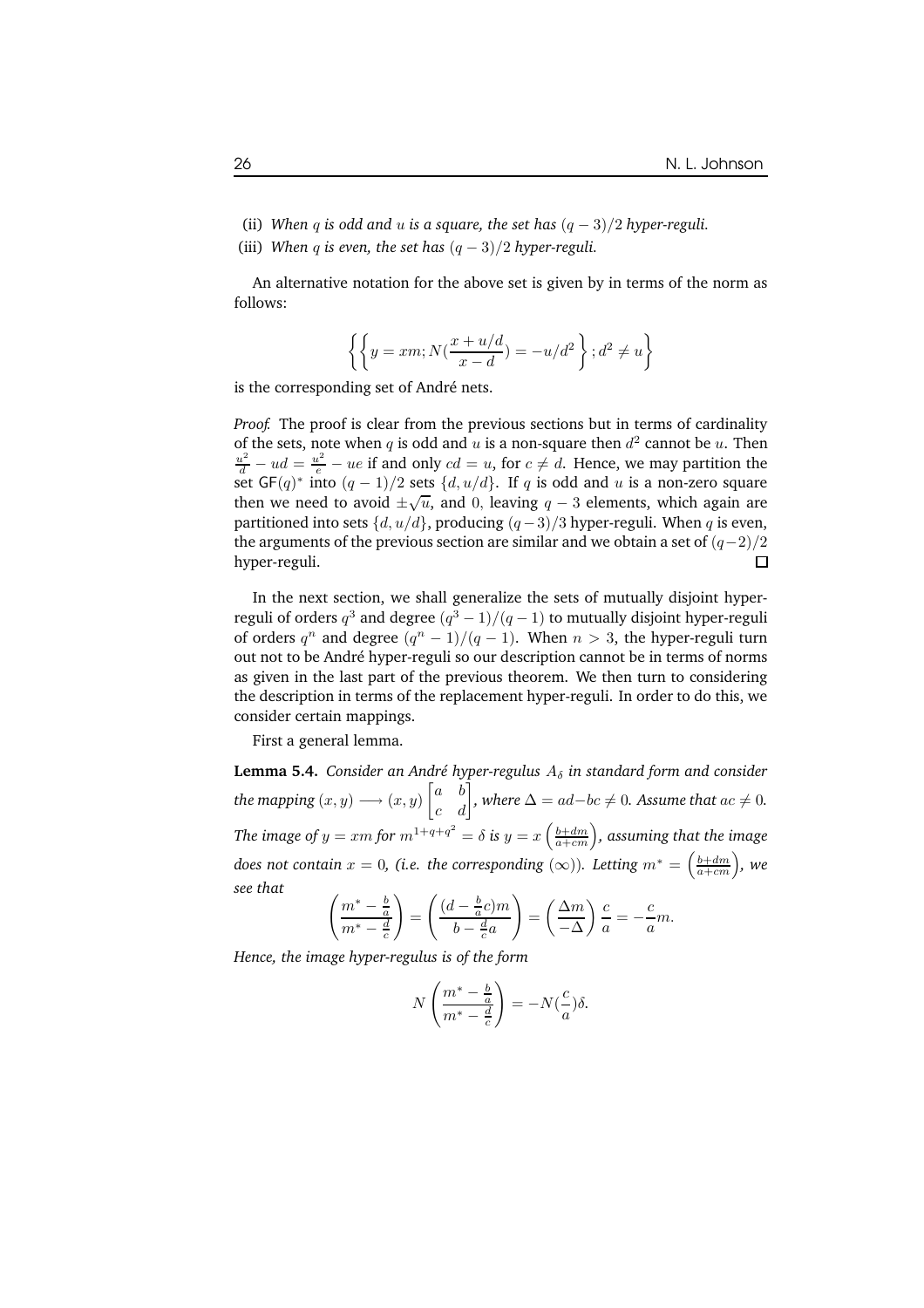Since we are interested in hyper-reguli with form  $\big\{y = xm; N(\frac{x+u/d}{x-d})\big\}$  $\frac{+u/d}{x-d}$ ) =  $-u/d^2$ }, we take  $a=c=1, b=-u/d$  and  $d$  in GF( $q$ ) $^*$ . Hence, for  $\delta=-u/d^2$ , we see that André net  $A_\delta$  maps to  $\big\{y = xm; N(\frac{x+u/d}{x-d})\big\}$  $\frac{+u/d}{x-d}$ ) =  $-u/d^2$  }. Consider a component  $y = x^q z$ , such that  $N(z) = \delta = -u/d^2$  of one of the replacement hyper-reguli of  $A_\delta$ . We work out the image under  $(x, y) \longrightarrow (x, y)$  $\begin{bmatrix} 1 & -u/d \end{bmatrix}$ 1 d 1 . The image is the set of elements  $(x + x^q z, -xu/d + x^q d)$  which is clearly on the set  $y = x^q (zd) + x^{q^2} (-z^{1+q} d)u$ . Note that  $-z^{1+q} d = u/d^2 z^{-q^2} d = (zd)^{-q^2} u$ .

Now from Theorem 2.3, we see that

$$
\left\{ y = x^q (zd) + x^{q^2} (zd)^{-q^2} u; N(zd) = -u/d^2 \right\}
$$

and

*is*

$$
\left\{ y = x^q (d^{-1}u) z + x^{q^2} ((d^{-1}u) z)^{-q^2} u; N(z) = -u/(d^{-1}u)^2 \right\}
$$
  
= 
$$
\left\{ y = x^q (d^{-1}u) z + x^{q^2} (d^{-1}z); N(z) = -u/(d^{-1}u)^2 \right\}
$$

are replacements for each other. That is,  $d$  is the basic element in the first set then  $u/d$  is the basic element in the second set. Hence, a choice of one element of each set  $\{d, u/d\}$  determines what replacement set one is considering and we may do this per element d (such that  $d^2 \neq u$ ). Hence, we have the following theorem.

**Theorem 5.5.** *A set of replacement hyper-reguli for the hyper-reguli of the set*

$$
\left\{ \left\{ y = xm; N\left(\frac{x+u/d}{x-d}\right) = -u/d^2 \right\}; d^2 \neq u \right\}
$$
  

$$
\left\{ \left\{ y = x^q (zd) + x^{q^2} (zd)^{-q^2} u; N(z) = -u/d^2 \right\}; d^2 \neq u \right\}
$$

*where one element is chosen from each set*  $\{d, u/d\}$  *for each element*  $d$  *in*  $\mathsf{GF}(q)^*$ such that  $d^2 \neq u$  for  $u$  in  $\mathsf{GF}(q)^*$ .

,

## **6 Generalization to**  $q^n$ , n **odd**

We now define a set of mutually disjoint hyper-reguli of order  $q^n$ , for  $n$  odd and degree  $(q^n - 1)/(q - 1)$  as follows. Consider the set

$$
\left\{ \left\{ y = x^q (zd) + x^{q^{-1}} (zd)^{-q^{-1}} u; z^{(q^n-1)/(q-1)} = -u^{(n-1)/2}/d^{n-1} \right\};\ d \in {\sf GF}(q)^* \right\}.
$$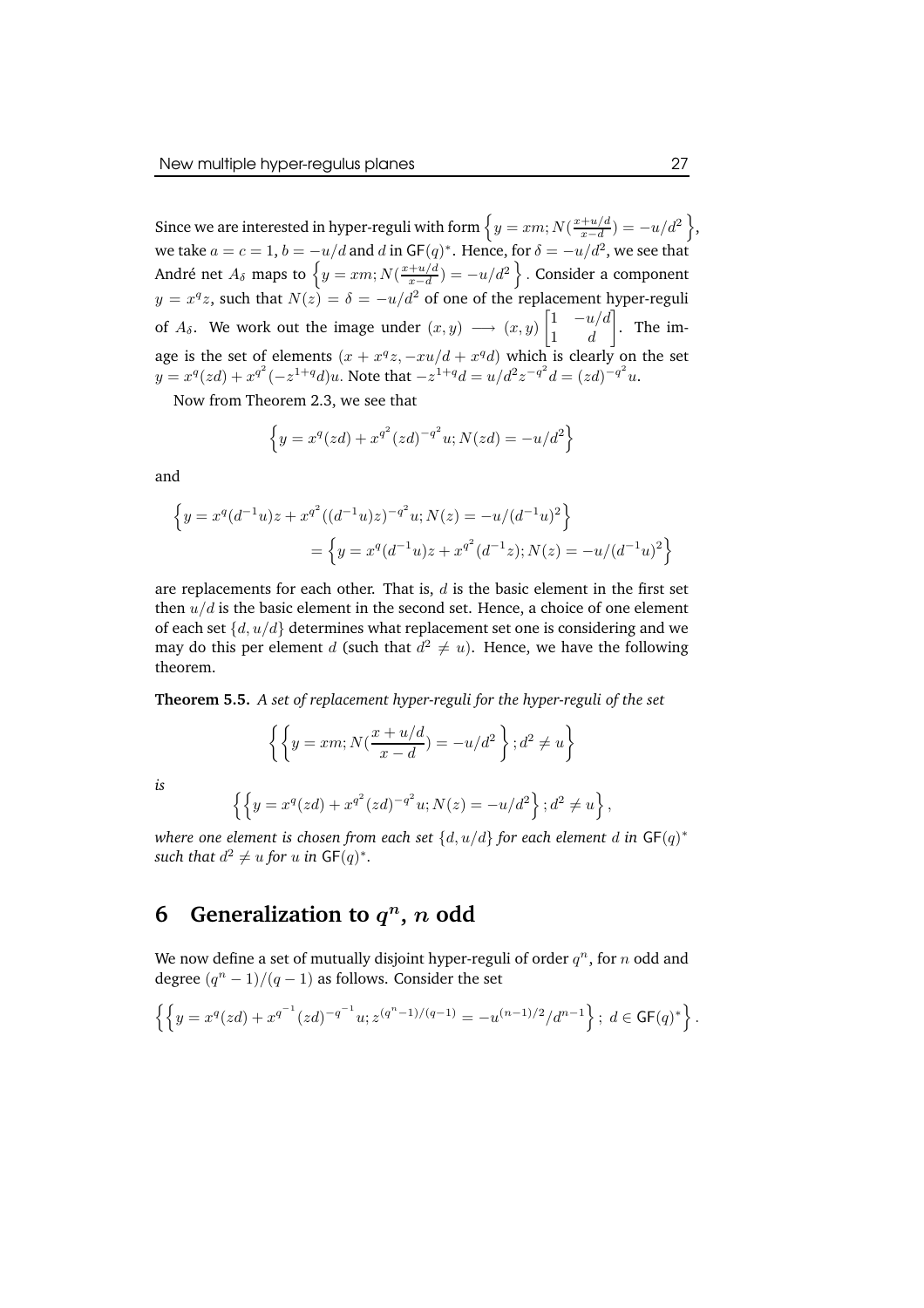Actually, underlying this set is an associated Desarguesian affine plane  $\Sigma$  with spread as follows:

$$
x = 0, y = xm; m \in {\mathsf{GF}}(q^n).
$$

We first maintain that each set

$$
\left\{ y = x^q (zd) + x^{q^{-1}} (zd)^{-q^{-1}} u; z^{(q^n - 1)/(q - 1)} = -u^{(n-1)/2}/d^{n-1} \right\}
$$

defines a replacement hyper-regulus for some hyper-regulus in the  $\Sigma$ , which is implicitly defined as follows: For a given set

$$
y = x^q(z_0d) + x^{q^{-1}}(z_0d)^{-q^{-1}}u,
$$

that is for a specific  $z_0$  such that  $z_0^{(q^n-1)/(q-1)} = -u^{(n-1)/2}/d^{n-1}$ , we ask if the intersections with the associated components of the form  $y = xm$  are always 1-dimensional  $GF(q)$ -subspaces. If this is so then applying the kernel homology mappings  $(x, y) \longmapsto (xt, yt)$ , for  $t \in {\sf GF}(q^n)^*$ , we obtain functions

$$
y = x^q (z_0 d) t^{1-q} + x^{q^{-1}} (z_0 d)^{-q^{-1}} t^{1-q^{-1}} u.
$$

Since  $z = z_0 t^{1-q}$  and  $z_0$  both have the property that

$$
w^{(q^n-1)/(q-1)} = -u^{(n-1)/2}/d^{n-1},
$$

for  $w = z$  or  $z_0$  and since  $(z_0 dt^{1-q})^{-q^{-1}} = (z_0 d)^{-q^{-1}} t^{1-q^{-1}}$ , we need only check that the set of  $(q^n-1)/(q-1)$  images under the kernel homology group of order  $(q^{n}-1)$  forms a partial spread and then that the full set of hyper-reguli forms a partial spread. Therefore, assume that we have an intersection between two of components of putative set of hyper-reguli:

$$
y = x^q (zd) + x^{q^{-1}} (zd)^{-q^{-1}} u
$$
 and  $y = x^q (z^*e) + x^{q^{-1}} (z^*e)^{-q^{-1}} u$ 

where

$$
z^{(q^n-1)/(q-1)} = -u^{(n-1)/2}/d^{n-1} \text{ and } z^{*(q^n-1)/(q-1)} = -u^{(n-1)/2}/e^{n-1}.
$$

Note that if  $d = e$ , we are considering the same putative hyper-regulus and showing that there is no solution proves that we have a set of hyper-reguli. Then if  $d$  is not  $e$ , subject to the conditions mentioned, then proving that there is no solution shows that we have a set of mutually disjoint hyper-reguli. Therefore, assume that for some non-zero  $x$ , we have

$$
x^{q}(zd) + x^{q^{-1}}(zd)^{-q^{-1}}u = x^{q}(z^{*}e) + x^{q^{-1}}(z^{*}e)^{-q^{-1}}u.
$$

Then we must have

$$
(zd-z^*e)^{(q^n-1)/(q-1)} = ((z^*e)^{-q^{-1}} - (zd)^{-q^{-1}})^{(q^n-1)/(q^n-1)}u^n.
$$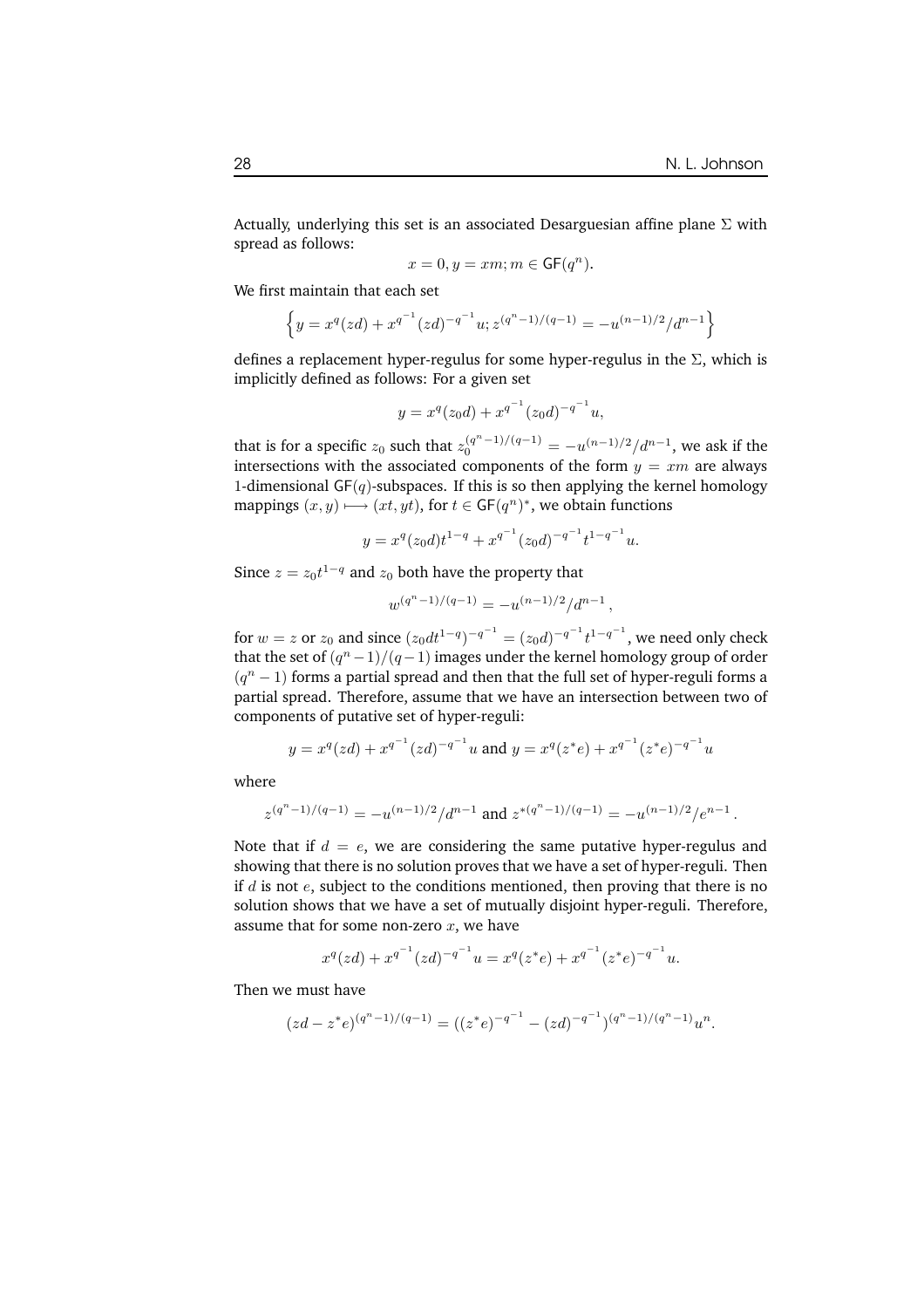Note that

$$
((z^*e)^{-q^{-1}} - (zd)^{-q^{-1}})^{(q^n - 1)/(q - 1)} = (zd - z^*e)^{(q^n - 1)/(q - 1)}/(zdz^*e)^{(q^n - 1)/(q - 1)}
$$
  
=  $(zd - z^*e)^{(q^n - 1)/(q - 1)}/(u^{(n - 1)/2}du^{(n - 1)/2}e)$   
=  $(zd - z^*e)^{(q^n - 1)/(q - 1)}/(u^{n-1}de)$ .

Assume that

$$
z d = z^* e.
$$

Then it follows that  $u^{(n-1)/2}d = u^{(n-1)/2}e$  so that  $d = e$  and hence  $z = z^*$ , implying that the two functions are identical. Therefore, we must have that

$$
(zd - z^*e)^{(q^n - 1)/(q-1)} = ((z^*e)^{-q^{-1}} - (zd)^{-q^{-1}})^{(q^n - 1)/(q^n - 1)}u^n
$$

implies that

$$
de=u.
$$

Now again using Theorem 2.3, we see, considering the two elements of  $\{d, u/d\}$ , that each defines a replacement hyper-regulus of the other.

Now consider the situations:

- (i) q odd and u non-square in  $GF(q)$ ,
- (ii) q odd and u non-zero square in  $GF(q)$ , and
- (iii) q even and u non-zero in  $GF(q)$ .

Applying the argument of Theorem 5.3, we see that we obtain  $(q - 1)/2$ mutually disjoint hyper-reguli in case (i),  $(q - 3)/2$  mutually disjoint hyperreguli in case (ii) and  $(q - 2)/2$  mutually disjoint hyper-reguli in case (iii).

Hence, we obtain the following theorem:

**Theorem 6.1.** *Let* Σ *be a Desarguesian affine plane of order* q <sup>n</sup> *with spread*

$$
x=0, y=xm; m\in {\sf GF}(q^n).
$$

*Choose any element*  $u$  *of*  $\mathsf{GF}(q)^*$ *. Let*  $\lambda$  *be any set of elements of*  $\mathsf{GF}(q)^*$  *with the property that for*  $d$ *,*  $e$  *in*  $\lambda$  *then*  $de \neq u$ *. Then* 

$$
\left\{ \left\{ y = x^q (zd) + x^{q^{-1}} (zd)^{-q^{-1}} u; z^{(q^n-1)/(q-1)} = -u^{(n-1)/2}/d^{n-1} \right\};\ d\in \lambda \right\}
$$

*forms a set of mutually disjoint hyper-reguli.*

- (i) If q is odd and u is a non-square then  $\lambda$  has cardinality  $(q-1)/2$ .
- (ii) *If* q *is odd* and u *is* a non-zero *square that*  $\lambda$  *has cardinality*  $(q 3)/2$ *.*
- (iii) *If* q *is even* and and u *is* a non-zero *element* of  $GF(q)$  *then*  $\lambda$  *has cardinality*  $(q-2)/2.$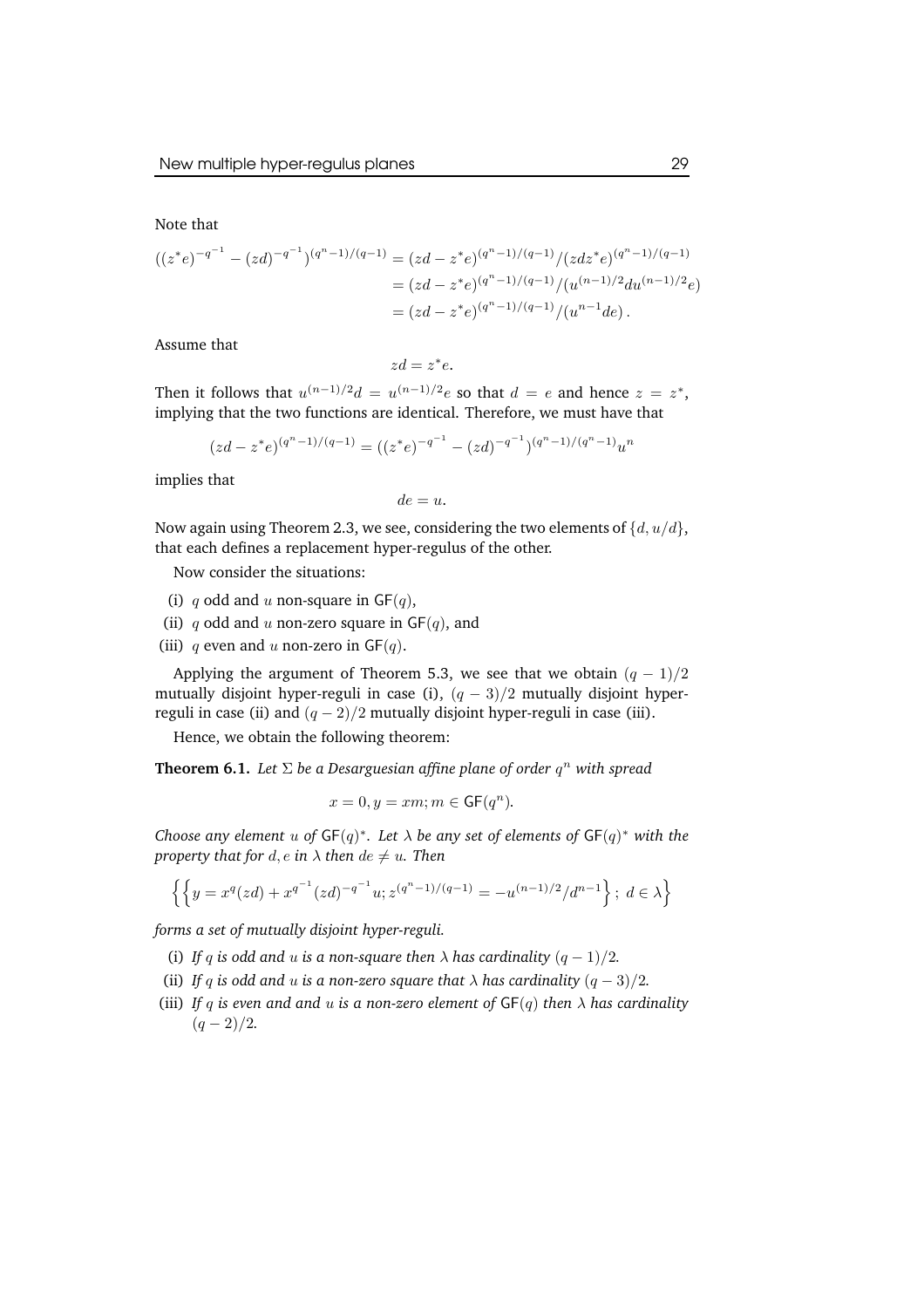- (iv) *The corresponding translation plane obtained by taking components the elements of the above set and the components of the Desarguesian affine plane*  $\Sigma$  *that do not intersect this set will be called*  $\Sigma_{\lambda,u}$ *.*
- (v) For each set  $\lambda$ , form another set  $\lambda^*$  such that for each  $d \in \lambda$ ,  $d^*$  is either d or u/d*. Then* λ ∗ *also determines a translation plane. Hence, there are* 2 <sup>|</sup>λ<sup>|</sup> *possible translation planes so constructed for each element* u*.*

# **7 The isomorphisms** of the **translation** planes  $\Sigma_{\lambda,u}$

Here we assume that we have two translation planes of order  $q^n$ ,  $\Sigma_{\lambda,u}$  and  $\Sigma_{\lambda^*,u^*}$  and assume these planes are isomorphic. By results of Jha and Johnson [5], we may assume that the

$$
\left\{ \left\{ y = x^q (zd) + x^{q^{-1}} (zd)^{-q^{-1}} u; z^{(q^n-1)/(q-1)} = -u^{(n-1)/2}/d^{n-1} \right\};\ d\in \lambda \right\}
$$

is mapped to

$$
\left\{ \left\{ y = x^q (zd) + x^{q^{-1}} (zd)^{-q^{-1}} u; z^{(q^n - 1)/(q - 1)} = -(u^*)^{(n-1)/2} / d^{n-1} \right\}; d \in \lambda^* \right\}
$$

by a collineation of the associated Desarguesian affine plane, necessarily then of the form

$$
(x,y)\longmapsto (x^{\sigma},y^{\sigma})\begin{bmatrix} a & b \\ c & e \end{bmatrix}.
$$

Assume that

$$
y = x^q (zd) + x^{q^{-1}} (zd)^{-q^{-1}} u
$$

is mapped to

$$
y = x^q (z^* d^*) + x^{q^{-1}} (z^* d^*)^{-q^{-1}} u^*,
$$

for  $d \in \lambda$  and for  $d^*$  in  $\lambda^*$ . The image of

$$
y = x^q (zd) + x^{q^{-1}} (zd)^{-q^{-1}} u
$$

has elements

$$
\left(x^{\sigma}a + (x^{\sigma q}(zd)^{\sigma} + x^{\sigma q^{-1}}(zd)^{-\sigma q^{-1}}u^{\sigma})c, x^{\sigma}b + (x^{\sigma q}(zd)^{\sigma} + x^{\sigma q^{-1}}(zd)^{-\sigma q^{-1}}u^{\sigma})e\right).
$$

Assume that  $n > 3$ , then in order that these elements are on

$$
y = x^q (z^* d^*) + x^{q^{-1}} (z^* d^*)^{-q^{-1}} u^*,
$$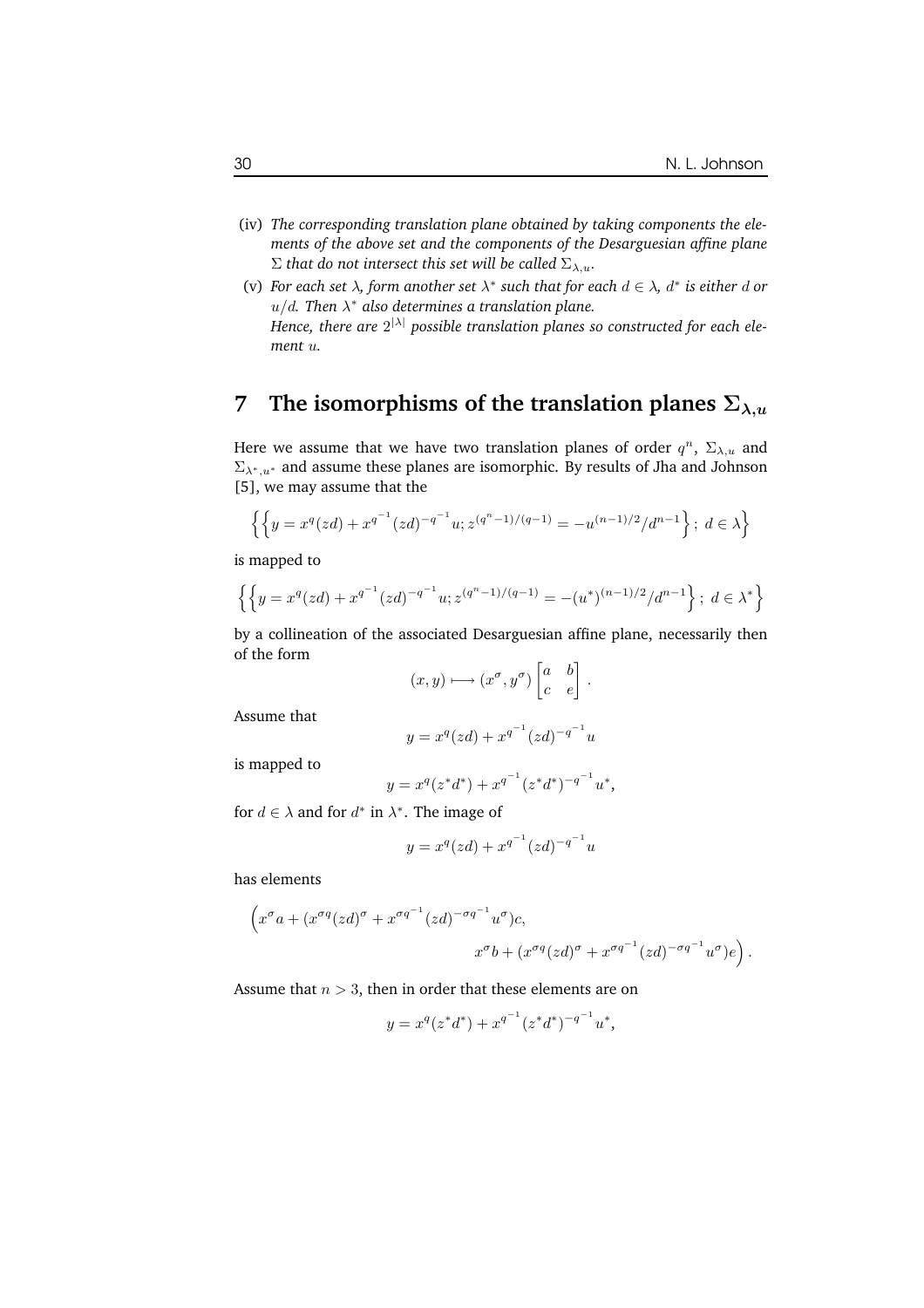there cannot be an element  $x^{q^2}$  or  $x^{q^{-2}}$  with non-zero coefficients. If the terms are worked out we must have

$$
(x^{\sigma}a + (x^{\sigma q}(zd)^{\sigma} + x^{\sigma q^{-1}}(zd)^{-\sigma q^{-1}}u^{\sigma})c)^{q}(z^*d^*)
$$
  
+ 
$$
(x^{\sigma}a + (x^{\sigma q}(zd)^{\sigma} + x^{\sigma q^{-1}}(zd)^{-\sigma q^{-1}}u^{\sigma})c)^{q^{-1}}(z^*d^*)^{-q^{-1}}u^*
$$
  
= 
$$
x^{\sigma}b + (x^{\sigma q}(zd)^{\sigma} + x^{\sigma q^{-1}}(zd)^{-\sigma q^{-1}}u^{\sigma})e,
$$

for all elements  $x \in GF(q^n)$ . Since this is a polynomial identity, we see that the coefficients on the  $x^{q^2}$  and  $x^{q^{-2}}$ , are both zero, since  $n > 3$  and hence > 4. The coefficient on the  $x^{q^2}$ -term is  $(zd)^{\sigma q} c^q (z^*d^*)$ , forcing  $c = 0$ . But this implies in turn that  $b = 0$  since this is the only coefficient on the x-term. Since all of the translation planes constructed admit the kernel homology group as a collineation group leaving invariant each hyper-regulus in question, it follows that we may assume that  $a = 1$ . Hence, we obtain

$$
x^{\sigma q}(z^*d^*) + x^{\sigma q^{-1}}(z^*d^*)^{-q^{-1}}u^* = (x^{\sigma q}(zd)^{\sigma} + x^{\sigma q^{-1}}(zd)^{-\sigma q^{-1}}u^{\sigma})e,
$$

for all elements  $x \in {\sf GF}(q^n)$ . Therefore,

$$
(zd)^{\sigma} e = z^* d^*, \ (zd)^{-\sigma q^{-1}} u^{\sigma} e = (z^* d^*)^{-q^{-1}} u^*.
$$

So, we must have

$$
((z^*d^*)e^{-1})^{-q^{-1}} = (zd)^{\sigma - q^{-1}} = (z^*d^*)^{-q^{-1}}u^*(u^{\sigma}e)^{-1}.
$$

 $\rho^q$ 

Hence, we see that

$$
^{q+1} = u^*(u^{\sigma})^{-1}.
$$

Note that since *n* is odd, then  $e^{(q^2-1)} = 1$  and  $(q^2-1, q^n-1) = q^{(2,n)} - 1 = q - 1$ . So the order of e divides  $q - 1$ . Then  $e^{q+1} = e^{q-1+2} = e^2$  so that  $e^2$  is in  $GF(q)$ , implying that  $\{e\alpha + \beta; \alpha, \beta \in \mathsf{GF}(q)\}\)$  is a subfield of order  $q^2$  or  $q$ . Since  $n$  is odd, then the subfield is of order q, so that  $e$  is in  $GF(q)$ . Therefore, we have

$$
u^* = u^{\sigma} e^2
$$
 and  $\lambda^* = \lambda^{\sigma} e$ .

So, for example, assume that  $q$  is an odd prime. Since there are  $2^{|\lambda|}$  possible sets  $\lambda$  for the same element u, we see that  $e^2 = \pm 1$ , implying that there are exactly  $2^{|\lambda| - 1}$ , mutually non-isomorphic translation planes constructed and more generally for  $q = p^r$ , there are at least  $2^{|\lambda|-1}/r$ . Thus, we have the following theorem.

**Theorem 7.1.** *The translation planes*  $\Sigma_{\lambda,u}$  *and*  $\Sigma_{\lambda^*,u^*}$  *of order*  $q^n = p^{2r}$ , *p a prime* for *n* odd and  $n > 3$  are *isomorphic if* and only *if* 

$$
u^* = u^{\sigma} e^2 \text{ and } \lambda^* = \lambda^{\sigma} e,
$$

*where* e *is an element of* GF(q) ∗ *. Hence, there are at least* 2 |λ|−1 /r *mutually disjoint translation planes.*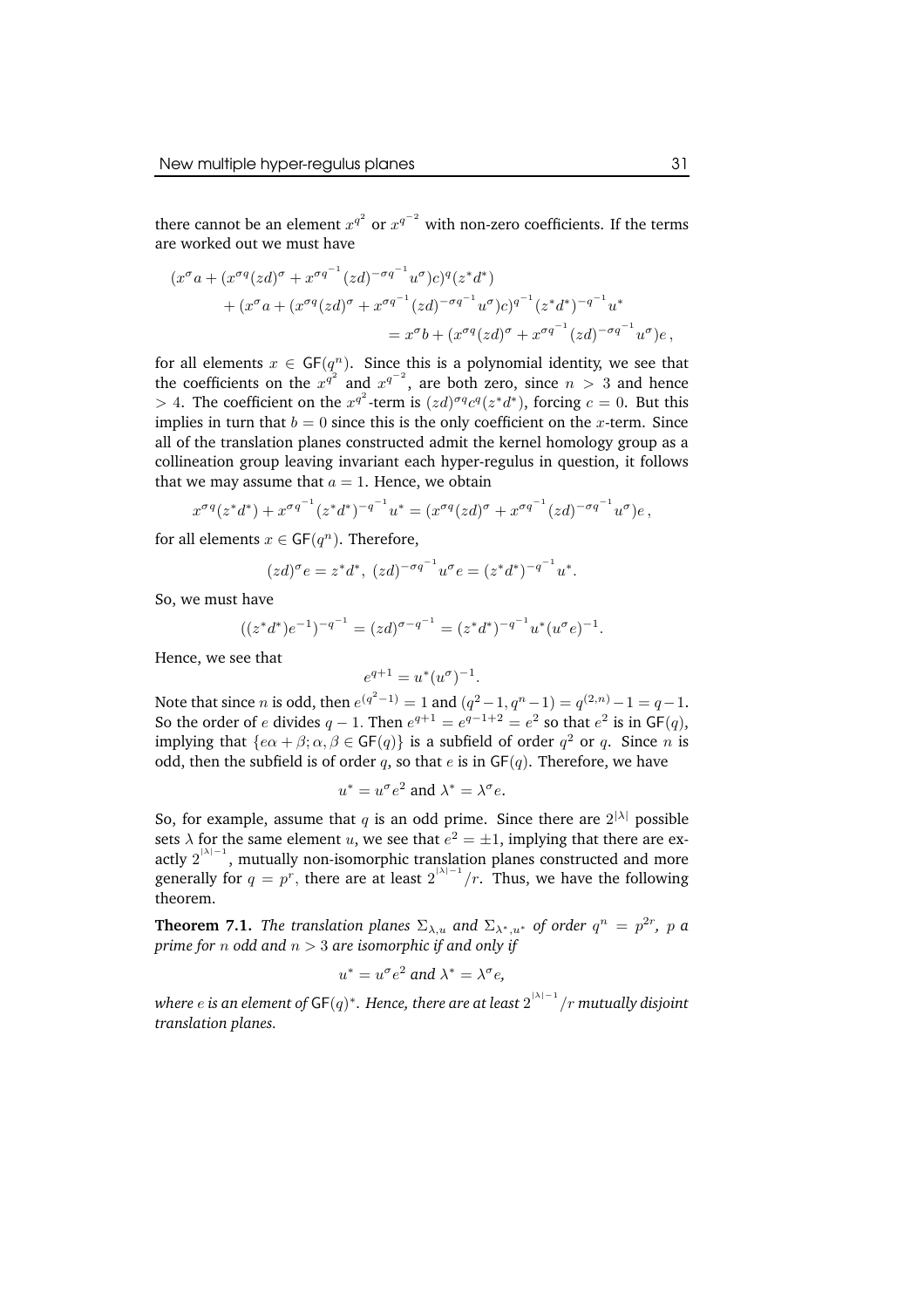*Remark* 7.2*.* So for  $n > 3$ , when q is odd then  $\lambda$  has cardinality  $(q - 1)/2$  or  $(q-3)/2$ , respectively as u is a non-square or a non-zero square. Hence, there are at least  $2^{(q-3)/2}/r$  or  $2^{(q-5)/2}/r$  mutually non-isomorphic planes of odd order. When q is even,  $\lambda$  has cardinality  $(q-2)/2$  and there are at least  $2^{(q-2)/2}/r$ mutually non-isomorphic planes of even order. Note that since  $n > 3$ , there is no requirement on  $q$  other that it not be 3.

Now consider a translation plane obtained by replacement of any subset of  $\lambda$ . By Jha and Johnson [6], assuming that  $n > 3$ , we know that the full collineation group of any translation plane constructed by replacement of any non-empty subset of  $\lambda$  is the stablizer of this set in the associated Desarguesian affine plane. What this means is that the previous argument does not really depend on the full set  $\lambda$  and applies more generally to any proper subset of  $\lambda$ . Hence, two translation planes constructed using subsets of different cardinality are necessarily non-isomorphic and two subsets of the same cardinality are isomorphic under the same conditions as in the above theorem. Considered in this way, for each set  $\lambda$ , we have  $3^{|\lambda|} - 1$  non-Desarguesian translation planes obtained by the choice of one of three possible replacement nets for a given hyper-regulus (two proper replacements and the choice of not choosing this particular set to replace).

**Theorem 7.3.** Let  $\pi$  be a translation plane of order  $q^n$ ,  $q = p^r$ , for  $p$  a prime and  $n > 3$ , constructed from  $\Sigma_{\lambda,u}$ , by choosing a subset  $\lambda'$  and then choosing one of *two possible replacements.*

(1) *Then there are at least*

$$
(3^{|\lambda|}-1)/(q-1,2)r
$$

*mutually non-isomorphic planes.*

(2) *There are at least*

$$
2^{|\lambda|}(3^{|\lambda|} - 1) / ((q - 1, 2)r)^2
$$

*mutually non-isomorphic planes by varying the sets* λ*.*

(3) *If* q *is an odd prime then there are at least*

$$
2^{(q-3)/2}(3^{(q-1)/2}-1)/4
$$

*mutually non-isomorphic translation planes when* u *is a non-square and at least*

$$
2^{(q-5)/2}(3^{(q-3)/2}-1)/4
$$

*mutually non-isomorphic translation planes, when* u *is a non-zero square.*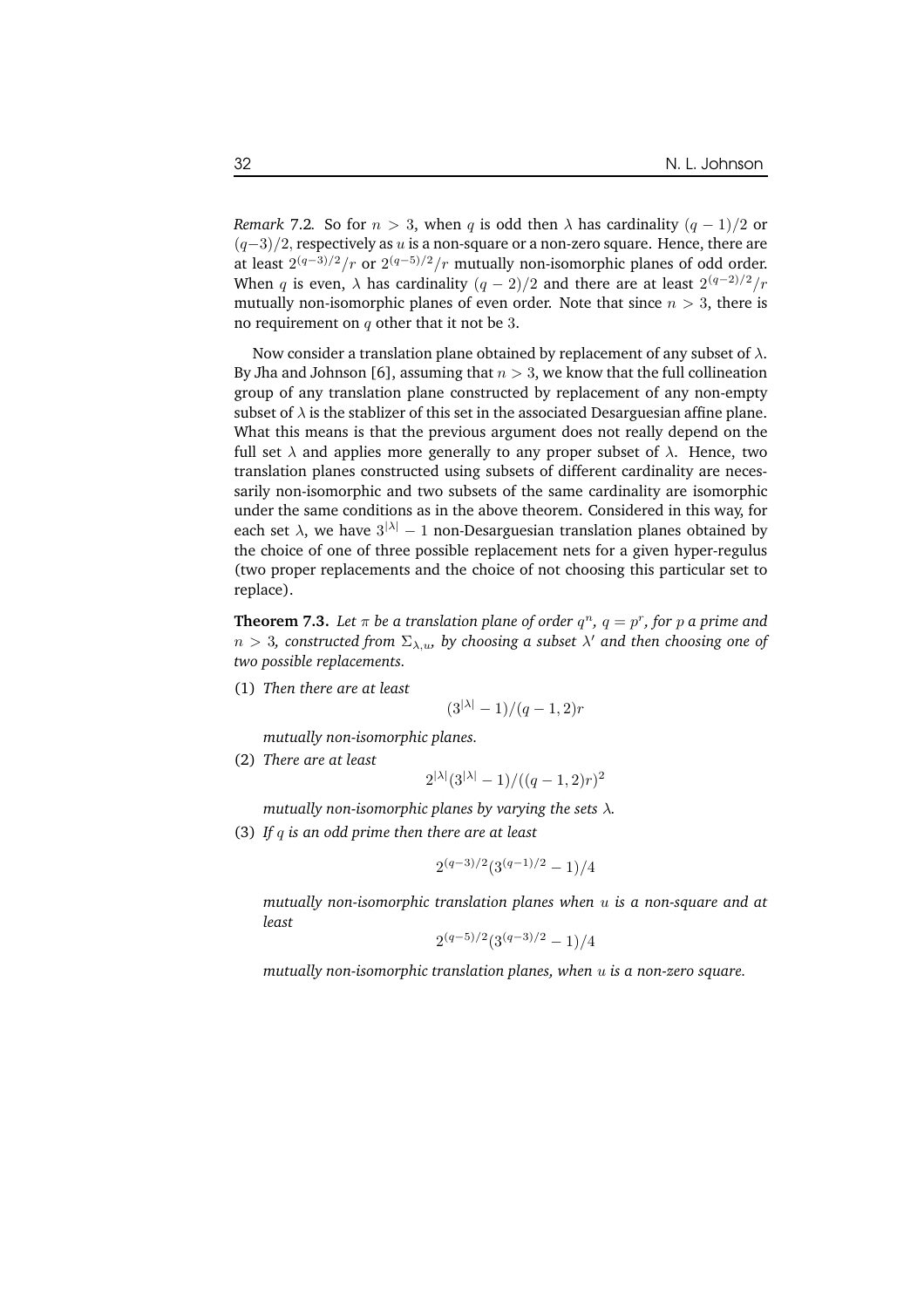#### **8 Connecting ideas**

The new classes of translation planes that we have constructed may be connected to the main construction theorem of Jha and Johnson 2.5. Just from the general form of this result, it would appear that all of our translation planes may be placed within the context of this theorem. Still, however, such classes should be considered new examples of admissible pairs producing planes under the general theory.

To illustrate, consider the planes  $\Sigma_{\lambda,u}$  in Theorem 6.1, when q is odd and u is a non-square. We connect this class to the class of Jha and Johnson in Theorem 2.5, where the idea is to use the cyclic group of order  $(q - 1)/2$ ,  $C_{(q-1)/2}$  of  $GF(q)^*$  and a choice of element b such that  $b^{(q^n-1)/(q-1)} \notin C_{(q-1)/2}$ . To connect these two classes of planes, recall that for  $\Sigma_{\lambda,u}$ , there is an implicit partition of  $\mathsf{GF}(q)^*$  in  $(q-1)/2$  pairs  $\{\beta, u/\beta\}$  to one may construct sets  $\lambda$  by choosing one element out of each pair of the partition. We have pointed out that this amounts to making different choices of the at least two possible replacement hyper-reguli when *n* is odd. Note also that if  $\beta$  is a square or non-square, respectively as  $u/\beta$ is non-square or square. Since  $C_{(q-1)/2}$  contains the full set of  $(q-1)/2$  nonzero squares on  $GF(q)$ , we see that if we choose a set  $\lambda$  by selecting all of the squares from the sets  $\{\beta, u/\beta\}$ , and choose  $b = u$ , the plane  $\Sigma_{\lambda, u}$  and the groupconstructed plane of Jha-Johnson are identical.

We note that since general theory of Jha-Johnson is valid for arbitrary  $n$ , odd or even, the possible connection between admissible sets and how two such sets might be related via different choices of replacements per hyper-regulus is not considered.

#### **References**

- [1] **R.H. Bruck**, *Circle geometry in higher dimensions*, A Survey of Combinatorial Theory (Proc. Internat. Sympos., Colorado State Univ., Fort Collins, Colo., 1971), North-Holland, Amsterdam, 1973, pp. 69–77.
- [2] **R.H. Bruck**, *Circle geometry in higher dimensions, II*, Geom. Dedicata **2** (1973), 133–188.
- [3] **C. Culbert** and **G.L. Ebert**, *Circle geometry and three-dimensional subregular translation planes*, Innov. Incidence Geom. **1** (2005), 3–18.
- [4] **V. Jha** and **N.L. Johnson**, *A new class of translation planes constructed by hyper-regulus replacement*, J. Geom. (to appear).